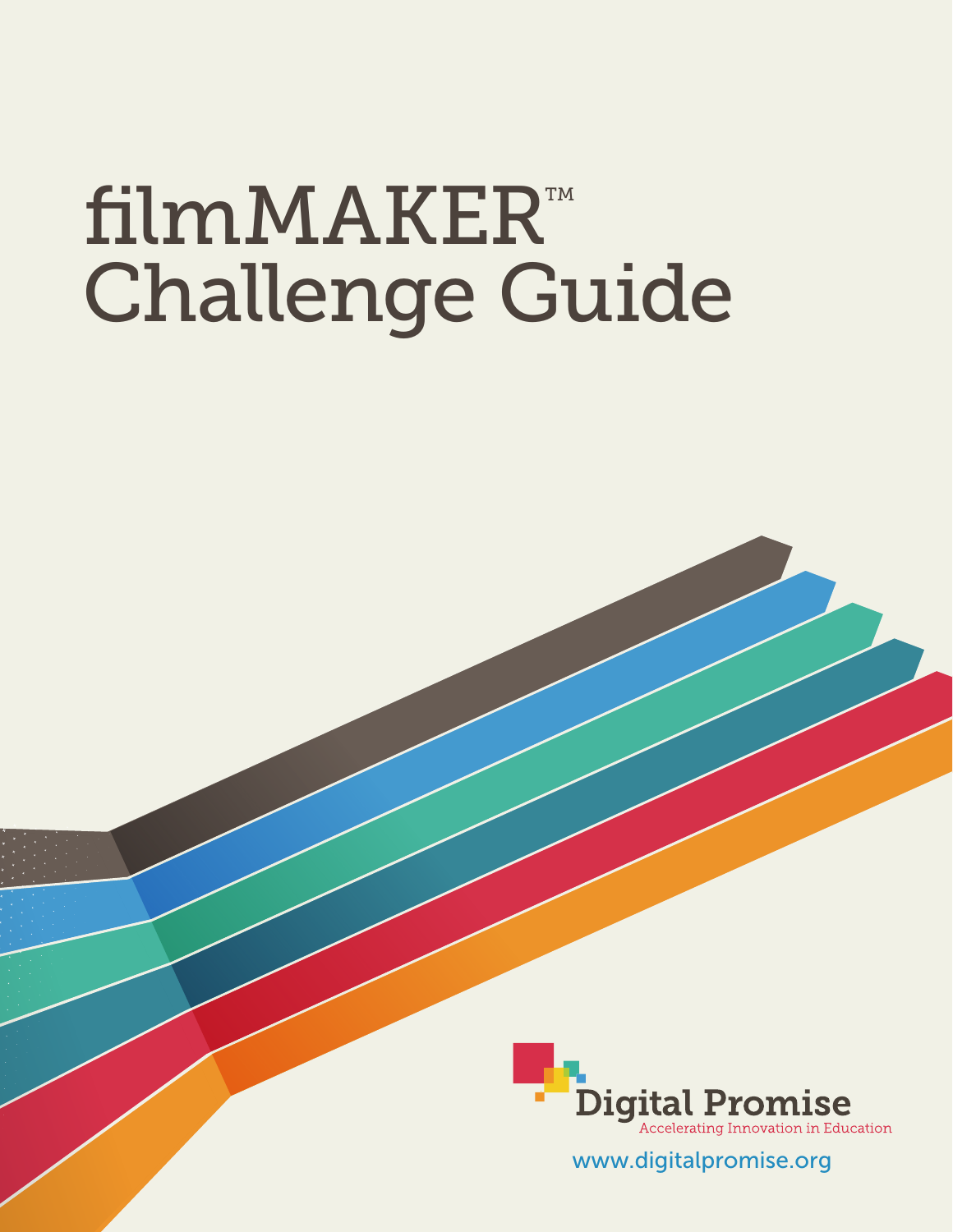# Table of Contents

| Part One: Engage                                           |  |
|------------------------------------------------------------|--|
|                                                            |  |
| Practice: Identifying Pools of Knowledge and Expertise 5   |  |
|                                                            |  |
|                                                            |  |
|                                                            |  |
| Video Challenge: Graphic Design and Visual Communication13 |  |

### Part Two: Investigate

| Testing Ideas with Prototypes  14                         |  |
|-----------------------------------------------------------|--|
| Practice: How to Cheat at (Miniature) Skee Ball 15        |  |
|                                                           |  |
|                                                           |  |
|                                                           |  |
|                                                           |  |
|                                                           |  |
|                                                           |  |
| Project: Create a Math Manipulative for a Young Student28 |  |
|                                                           |  |
|                                                           |  |
|                                                           |  |

### Part Three: Act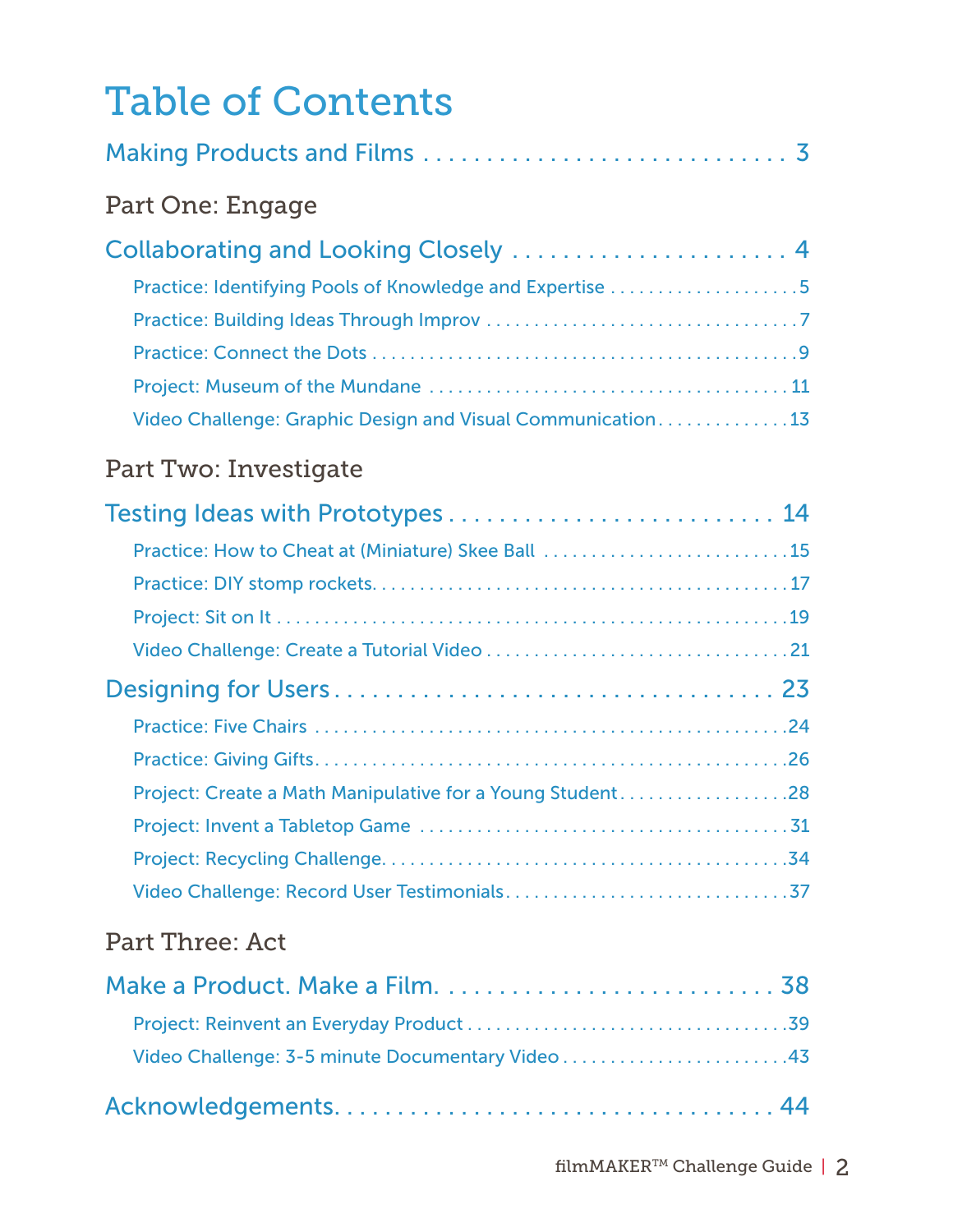# <span id="page-2-0"></span>Making Products and Films

This project guide helps students learn about product design and filmmaking through a set of practice activities, projects, and video challenges. These experiences culminate in a final project: redesigning an everyday object and creating a documentary video that tells the story of the process.

### The Goal

Why does filmMAKER<sup>™</sup> pair together product design and filmmaking? Because even the best ideas fail to make an impact if they can't be shared with the world. While working on these projects, students will design solutions that solve human problems and share their solutions broadly. In the end, our hope is that students will help real-world audiences recognize their ability to make a difference in the world.

### How to get there

These materials are designed to support the development of the following skills and mindsets that will help students' final projects be successful:

- habits of collaboration and iteration,
- **•** familiarity with the design process (empathizing, planning, prototyping, and testing),
- familiarity with fundamentals of visual communication, and
- a sense of "creative confidence" to help students sustain the ups and downs of the ambitious final project.

Try to do at least one of the practice activities, projects, and video challenges in each section; there is no need to do all of the activities or to do them in order. Trust

your judgment as a teacher and knowledge of your students to guide you through the selection, implementation, and if necessary, modification of these projects and activities.

There is no one-size-fits-all way to learn and this guide is intended to provide a balance between guidance and flexibility.

### How to know you are on the right track

One key indicator of success along the way will be when students no longer need to ask you, as the teacher, "Is this what you wanted?" Instead, students will test their ideas on authentic users and trust the iterative nature of the design process to help them accomplish their goals for each activity.

### About this challenge guide

This guide follows the format of [Challenge Based Learning](http://bit.ly/DigitalPromiseCBL) ([http://bit.ly/](http://bit.ly/DigitalPromiseCBL) [DigitalPromiseCBL\)](http://bit.ly/DigitalPromiseCBL), a three part process for planning and tackling large challenges with students. In part 1, we ENGAGE to understand the challenge, the big ideas, and essential questions. In part 2, we INVESTIGATE by completing some guiding activities that will help us to understand and learn the skills and knowledge that will allow us to compete the challenge. And finally, in part 3, we ACT by developing, implementing, and evaluating our design.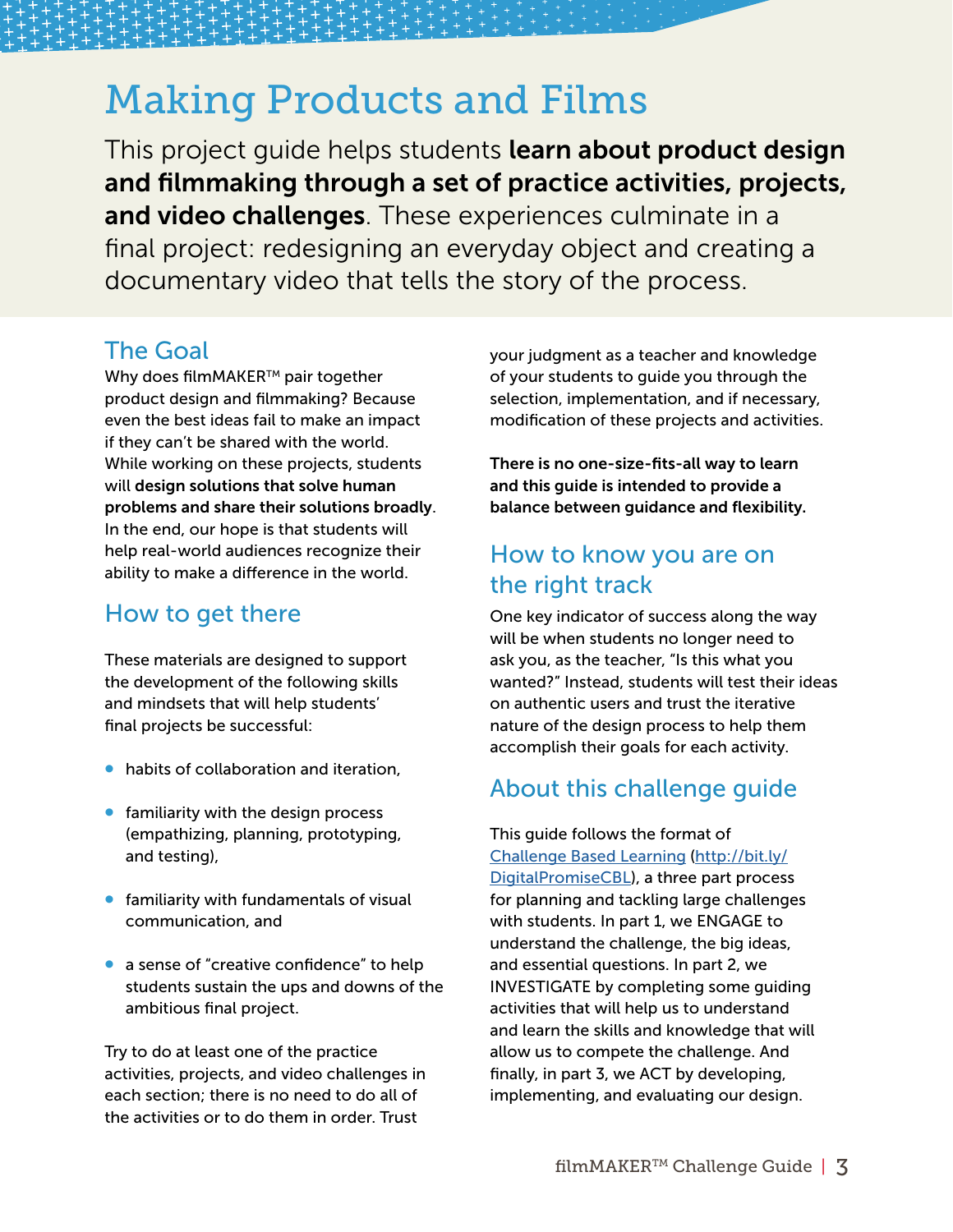<span id="page-3-0"></span>

Engage: Collaborating and Looking Closely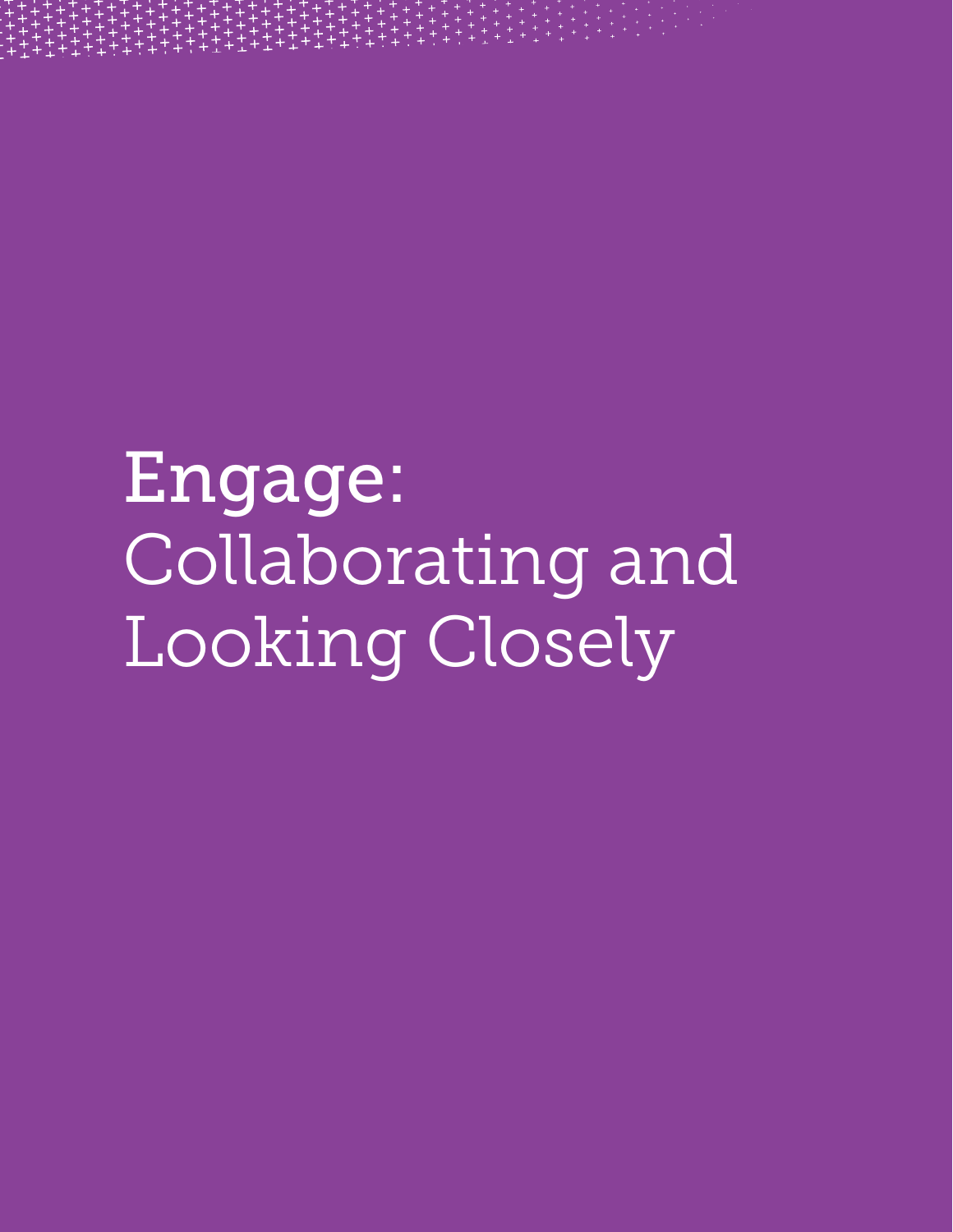# <span id="page-4-0"></span>Practice: Identifying Pools of Knowledge and Expertise

Objectives: build community, establish an atmosphere of collaboration, and identify existing pools of expertise among students

#### Materials needed:

- Computer/projector to view YouTube video as a group
- Sticky notes
- Pens/pencils

Time: 30-40 mins

### **Details**

- Watch ["ABC Nightline IDEO Shopping Cart \(http://bit.ly/designashoppingcart\)](http://bit.ly/designashoppingcart)" (~8 mins)
- **Discuss** how IDEO approaches collaboration:
	- What different skills and experiences did members of each team have? Did anything about this surprise you?
	- Different teams came up with different ideas, and eventually the different ideas merged into one final prototype. How did this process work? What do you expect the challenges of this process might be?
	- What can we learn about collaboration from this video? What might we try to emulate in upcoming projects?
- Identify existing skills and interests among students with a "gallery walk":
	- Pose the following questions for the students to consider silently:
		- What are your interests outside of school?
		- What do you see as your talents/strengths?
		- What are you curious to learn more about?
	- Ask the students to write down as many answers to these questions as they would like on sticky notes (one answer per sticky note).
	- Post the sticky notes around the room to create a "gallery" of answers. Cluster answers to each question in different areas of the room.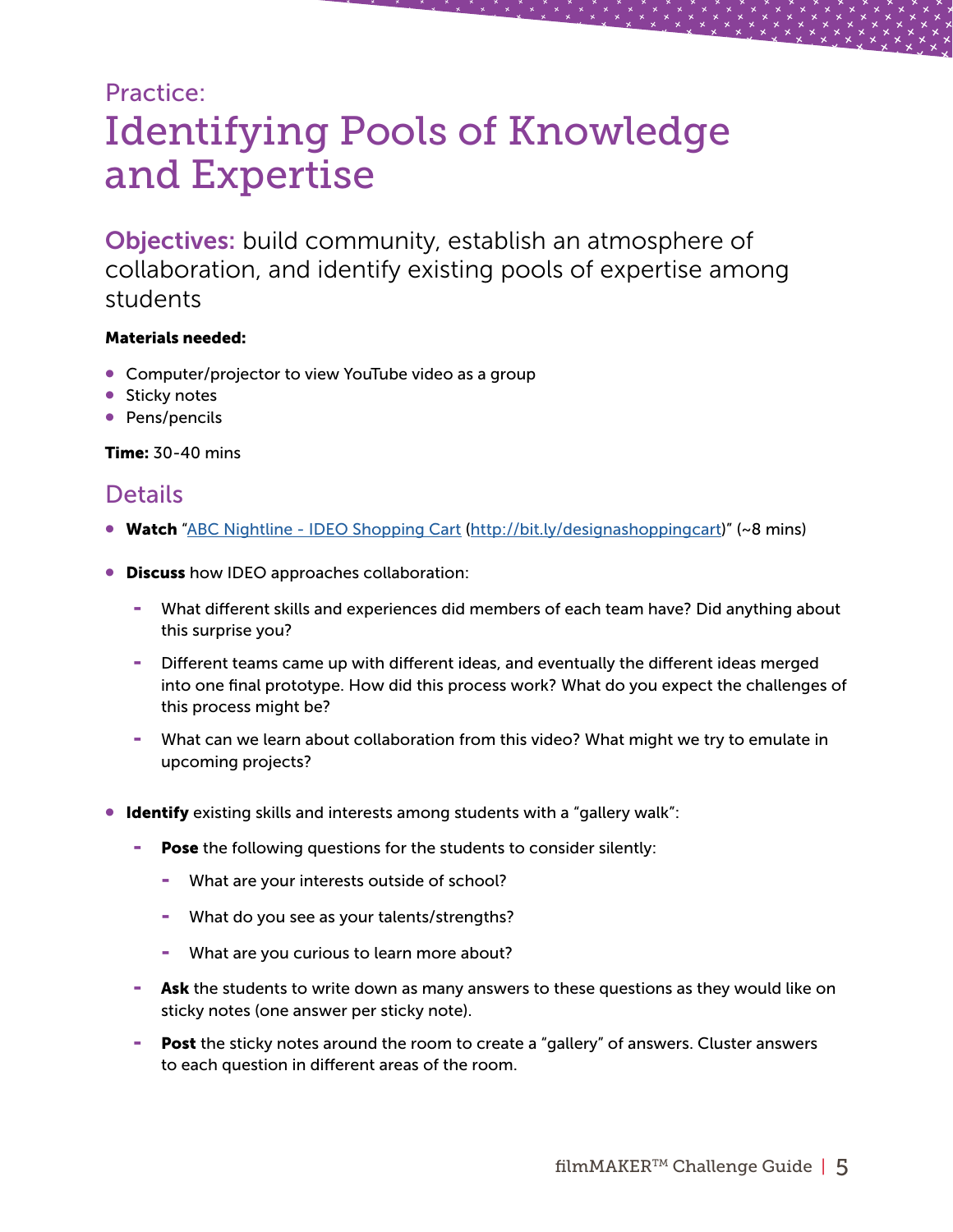- Allow students time to walk around the room, reading the answers of their classmates.
- **Regroup** for a conversation about the strengths and interests they see in the group.
- **Encourage** students to value the diversity of talent in the room as a strength for collaboration.

### Teacher Tips

- Some students will have a hard time writing anything down on sticky notes. That's okay! The gallery walk format of this activity is designed not to put any one student on the spot.
- Some students may have experiences that will directly contribute to the final project's goal of redesigning an everyday product; others may think that they do not. The goal of this exercise is to validate the interests and abilities that students bring to the table. In the end, the interests and experiences of the group will determine the direction that the final project takes.

### Wrapping Up

Embrace peer learning. It's likely that some students will identify an interest in learning skills that other students identify as areas of strength. As the teacher, your best contribution may be helping students to run their own informal workshops, providing additional meeting time, and providing more access to tools and resources.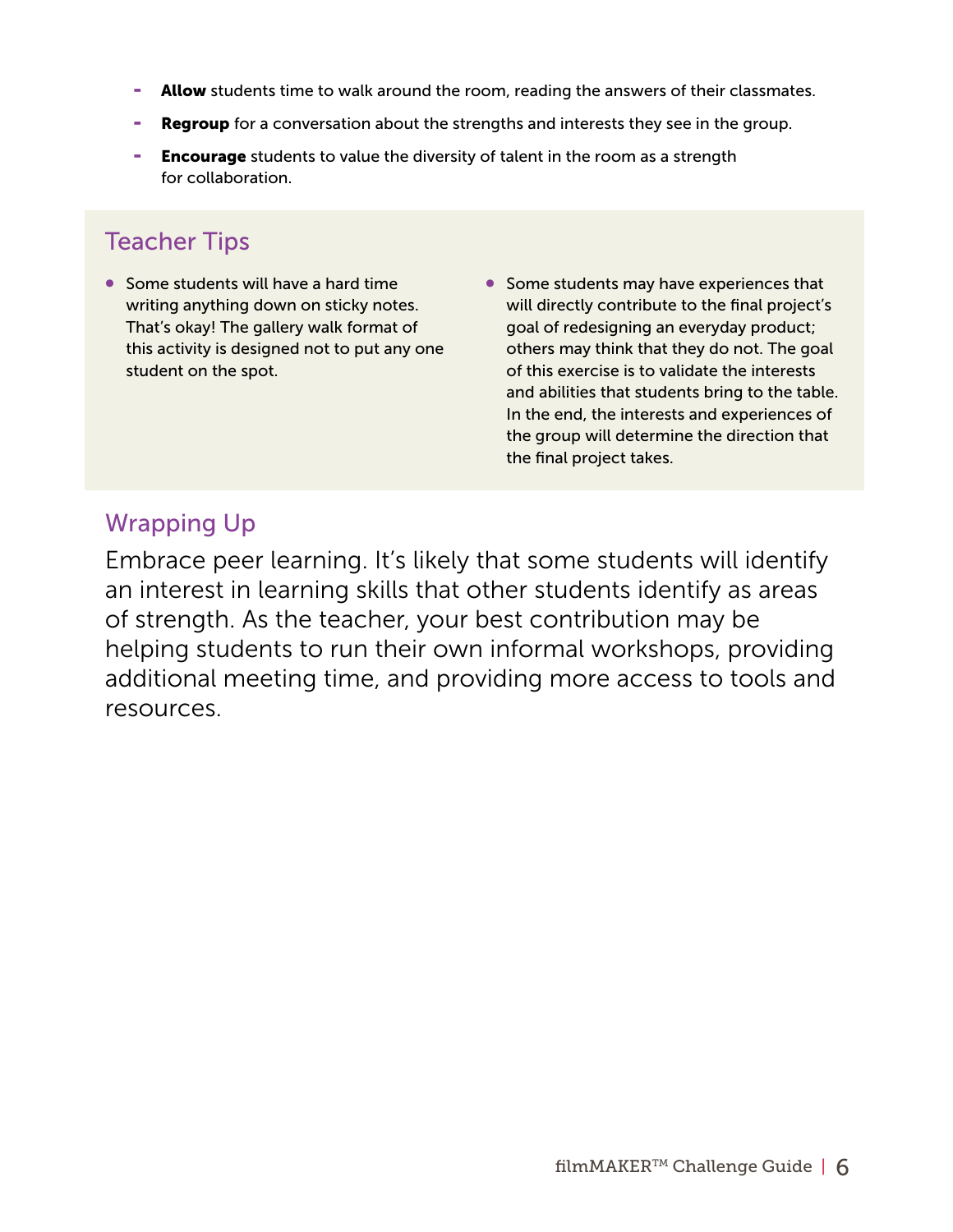# <span id="page-6-0"></span>Practice: Building Ideas Through Improv

Adapted from "[Improv activities for design thinking \(http://bit.ly/dschoolimprov](http://bit.ly/dschoolimprov))" by the d.school

Objectives: establish community norms about supportive collaboration, and practice reframing challenges as opportunities

#### Materials needed: none

Time: 20-30 mins

### **Details**

- **Introduce** the rules of the game:
	- Small groups (2-5 people) will plan an activity (e.g., a vacation, a party)
	- The group will make the plan collectively, with each person contributing only one sentence at a time
- Play the game twice:
	- The first round, every time someone proposes an idea, someone else should answer with "Yes, BUT… (reason why that is not going to work)".
	- On the second round, the response should be "Yes, AND... (add something that builds on the first idea)".
- **Debrief** about the group energy and what kind of ideas came out in each round.
- Play the game one more time, requiring that every sentence (except the first) begins with "Yes, and…". Challenge students to build on even the most imaginative ideas constructively instead of rejecting them.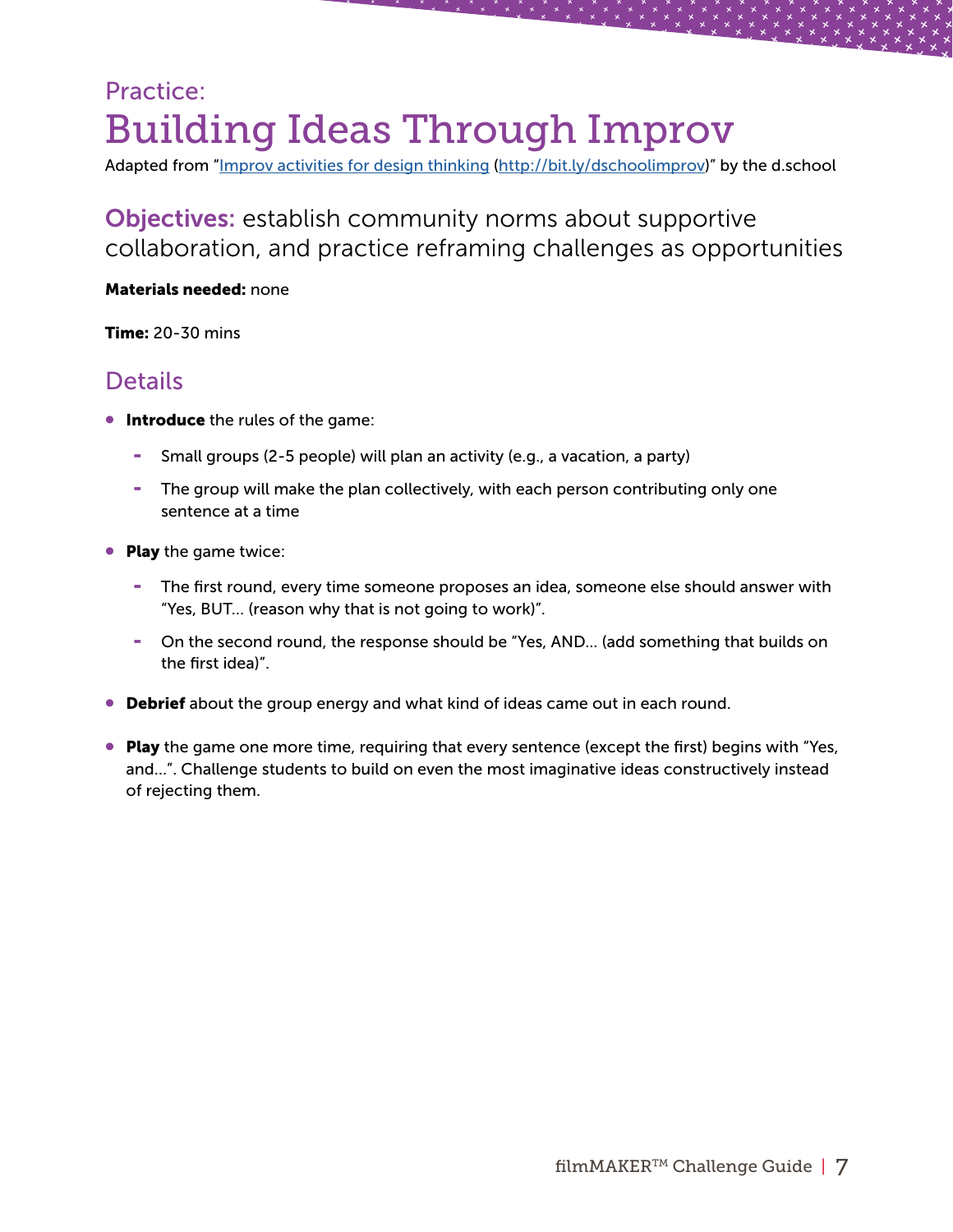### Teacher Tips

- Watch Big Think's [video](http://bit.ly/valueofdivergentthinking) [\(http://bit.ly/](http://bit.ly/valueofdivergentthinking) [valueofdivergentthinking](http://bit.ly/valueofdivergentthinking)) (~3 mins) for more context on how "Yes, and…" encourages divergent and convergent thinking that is valuable for designers.
- The d.school suggests many Students may need the improv activities. Feel free to [explore other games](http://bit.ly/dschoolimprov)  [they list](http://bit.ly/dschoolimprov) ([http://bit.ly/](http://bit.ly/dschoolimprov) [dschoolimprov](http://bit.ly/dschoolimprov))!
	- activity to be modeled or redirected by you. Feel free to jump in!
- Embrace the absurd. Even outlandish ideas can be redirected with a constructive follow-up. Imagine, for example...
	- If a dangerous suggestion comes up: "...Yes, and with that we'll launch fireworks in the playground!"
	- It can be redirected instead of rejected: "Yes, and we'll invite the fire department to be there to make sure that everyone is safe!"
	- And that only keeps the creative thinking and momentum of the activity moving forward: "Yes, and we'll record a video of the fireworks from the top of the fire truck's ladder!" "...Yes, and when that video goes viral online, we'll donate the proceeds from ads back to the fire department!"

### Wrapping Up

Play! Enjoy it. A foundation of support, collaboration, and positivity is a great basis to sustain the creative challenges that lie ahead.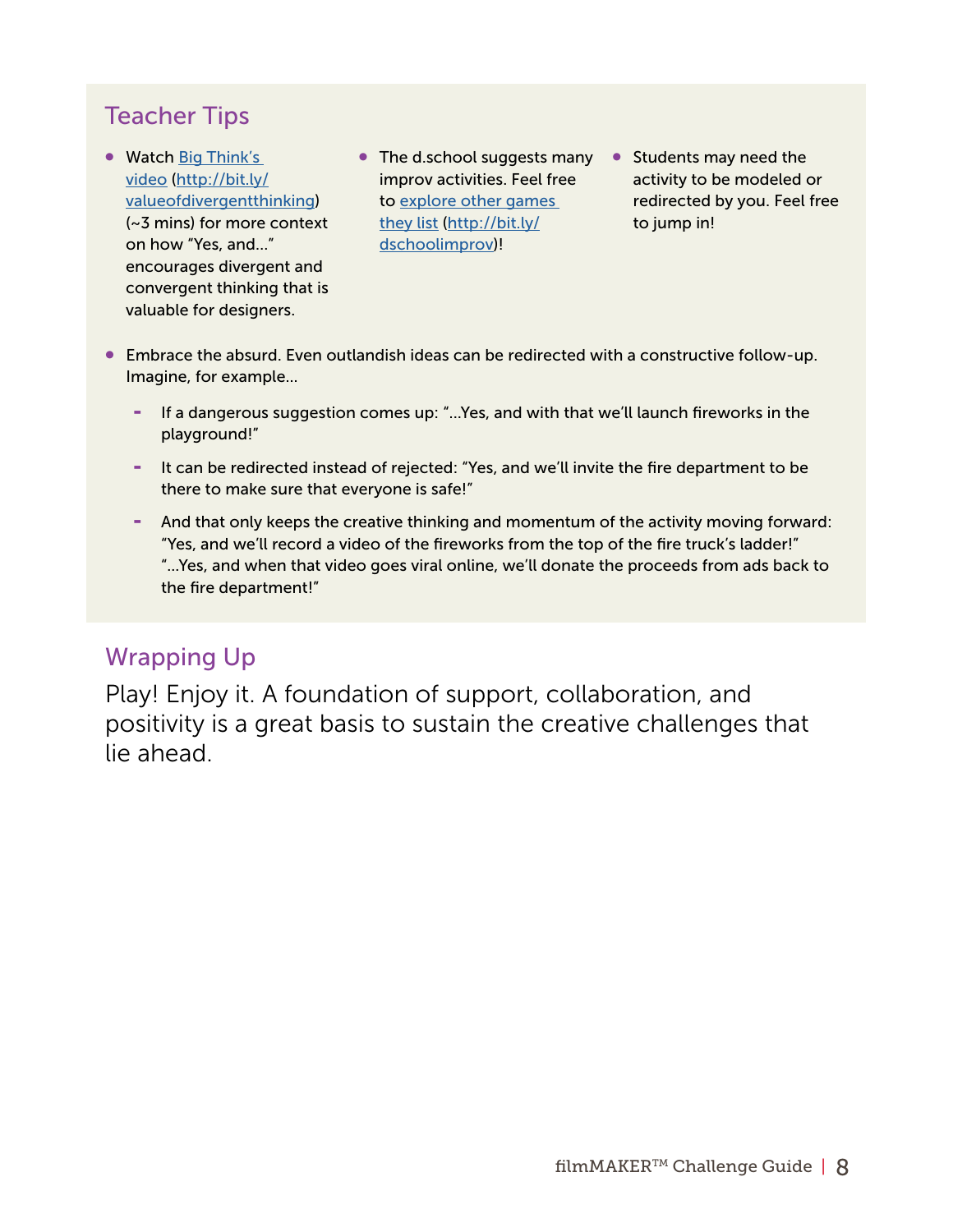# <span id="page-8-0"></span>Practice: Connect the Dots

### Objective: discuss the challenges of thinking outside the box

#### Materials needed:

- pens/pencil
- paper

Time: 10-15 mins

### **Details**

• Set up the puzzle: show students a 3x3 grid of dots and ask them to draw the same image on their own piece of paper.



- Challenge the students to connect all the dots with 4 continuous straight lines. Allow them a few minutes to work silently.
- **Reveal** how to solve the puzzle:



- **Discuss** how this puzzle was solved:
	- What is the trick to solving this puzzle?
	- Why might it be hard to see this solution right away?
	- What can we learn from this exercise about problem solving and (re-)designing things?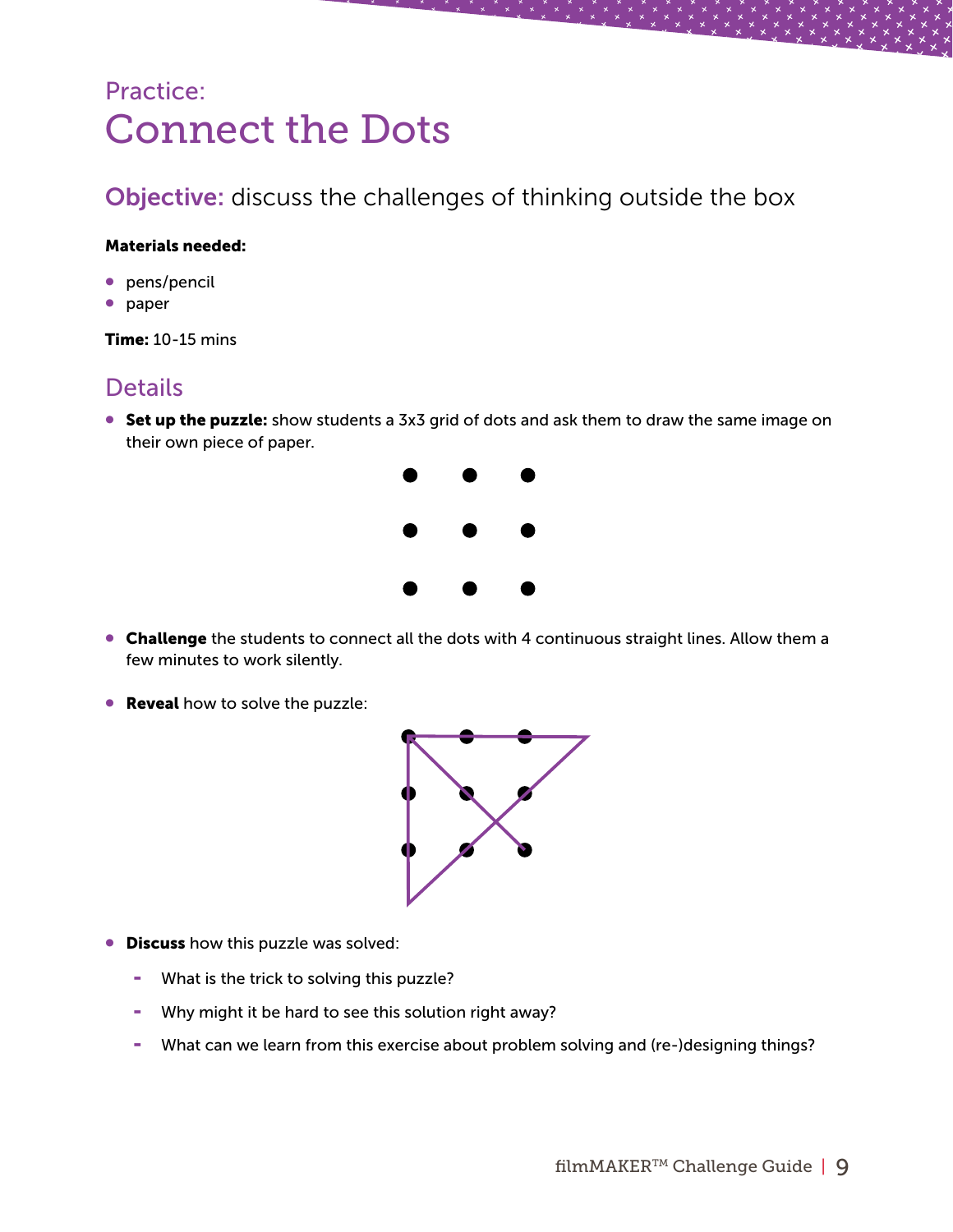### Teacher Tips

• This is the only activity with a "correct" answer; all other challenges in this collection are significantly more open-ended. Be sure to emphasize that the goal of this activity is the discussion that comes afterward — not any individual's ability to "get it" right away.

To this end, it may be best for the teacher to reveal the answer to the puzzle rather than calling on a student to explain it to the rest of the group.

• Take a look at [this video](http://bit.ly/outsidetheboxpuzzle) [\(http://bit.ly/](http://bit.ly/outsidetheboxpuzzle) [outsidetheboxpuzzle\)](http://bit.ly/outsidetheboxpuzzle) for an example of the activity.

### Wrapping Up

All challenges students take on will face constraints: limited access to tools and materials, limited skills, limited time. Even the particular framing of each challenge is a limitation. Return to this puzzle as an ongoing reminder of the importance of creative thinking to address the problem at hand regardless of limitations.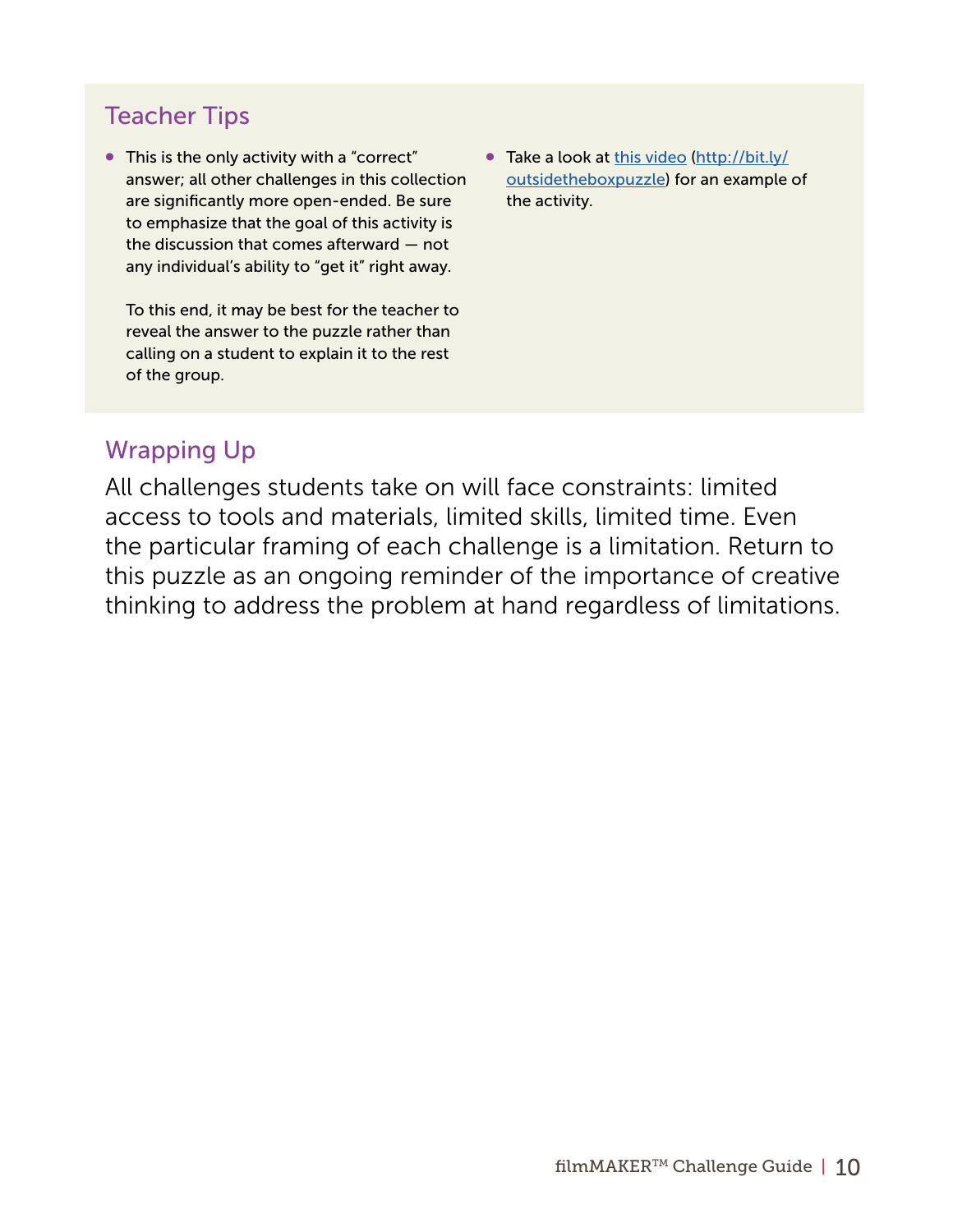# <span id="page-10-0"></span>Project: Museum of the Mundane

Adapted from [Parts, Purposes, Complexities](http://bit.ly/partspurposescomplexities) [\(http://bit.ly/partspurposescomplexities](http://bit.ly/partspurposescomplexities)) by Agency by Design

### Objectives: stimulate curiosity and examine the complexity of everyday objects

#### Materials needed:

- used objects (e.g., toys, clocks, dry erase markers, ball point pens, anything with a motor or fan) that can be disassembled
- hand tools (pliers, screwdrivers, etc.)
- art materials to create a display (poster board, tape, markers)

#### Time: 60 mins

### Project Prompt

How might we create a "museum exhibit" that reveals the hidden complexity of everyday objects?

### **Details**

- **Group** students into teams of 3-4, and provide each group with an object. Each group will then...
	- Investigate the object by asking following questions:
		- What are the various pieces or components of this object?
		- What are the purposes of each of these parts?
		- How is the object complicated in its parts and purposes, the relationships between the two, or in other ways?
	- Look closely to explore each of these questions. Students may disassemble the object in order to look at each part from multiple perspectives.
	- Display what you discover on poster board so that others can appreciate the complexities of your object.
- **Invite** friends and peers to visit the museum.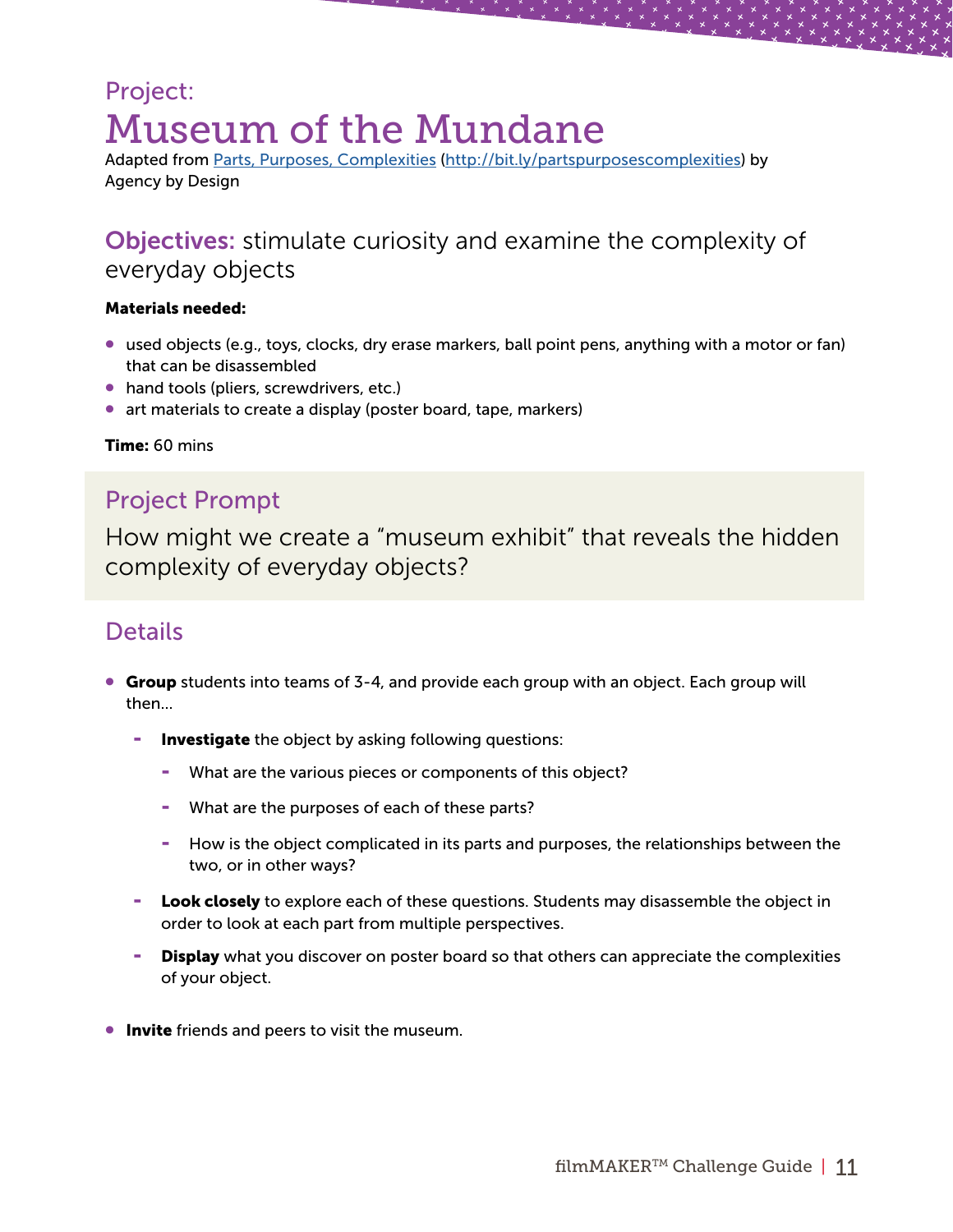### Teacher Tips

- The thrill of disassembling objects can be either a blessing or a curse with this project. The trick is to help students approach disassembly carefully and intentionally: aim to capture students' excitement of discovery and curiosity without allowing them to destroy objects carelessly.
- Encourage students to investigate the three questions in sequence: first the parts, then the purposes of those parts, and finally the complexities that emerge.
- One part may have multiple purposes. Provoke students to question the purpose of every bend, groove, and flange on each component.
- Choosing the right object can make a big difference with this project. Objects that have multiple mechanical parts are typically the most fruitful; objects that rely heavily on electronics are typically circuit boards in plastic enclosures, which are opaque to further examination.
- If it is not possible to invite visitors to view the displays, ask each group to present their object and poster board to the other groups as a culminating activity.

### Wrapping Up

Like all projects in this collection, the teacher's satisfaction does not need to be the primary indicator of when a project is complete. Instead, allow the students to assess how successful the project was based on:

- how well they understand the complexities of their objects, and
- how their peers could appreciate the complexities of the objects based on the displays.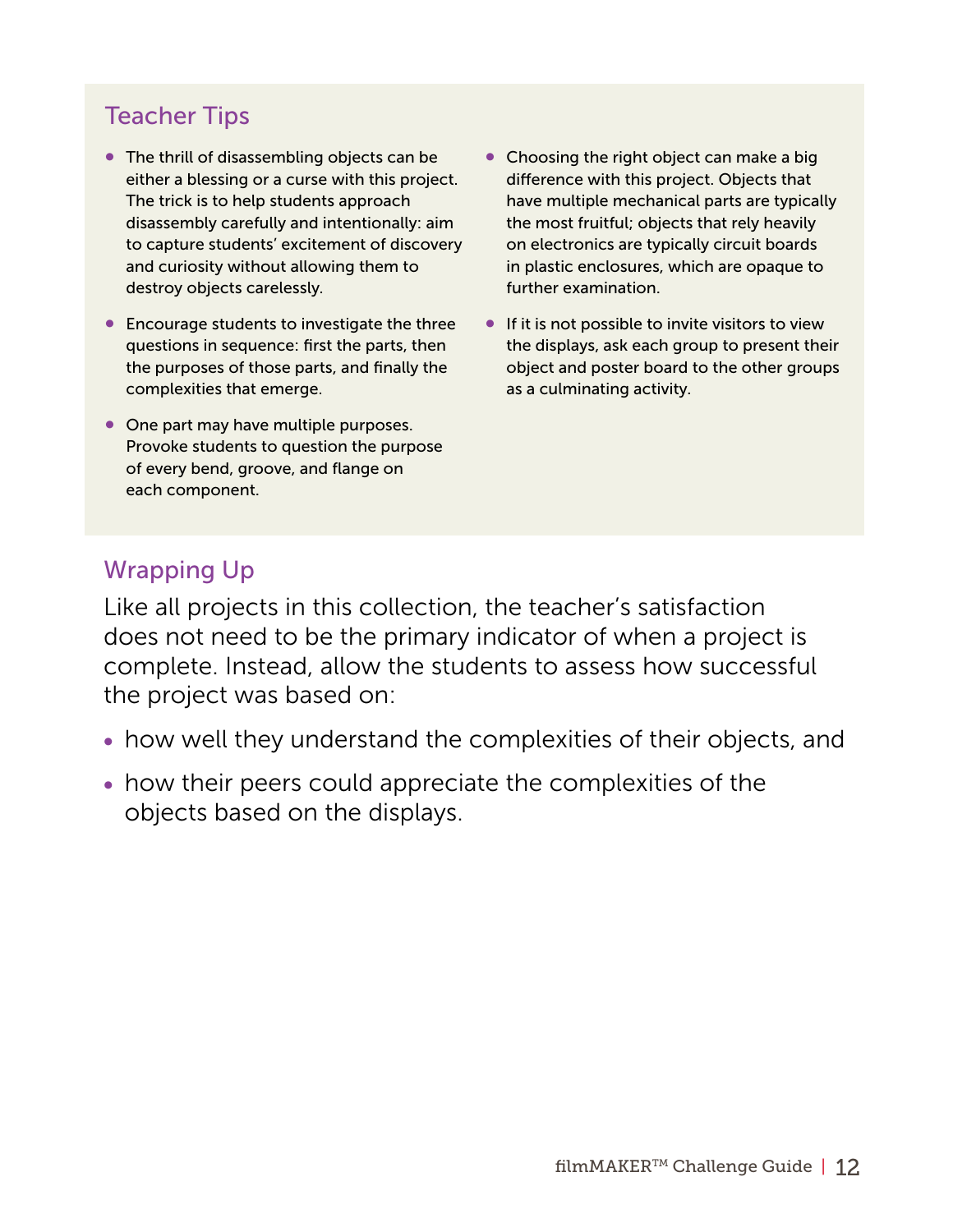# <span id="page-12-0"></span>Video Challenge: Graphic Design and Visual Communication

Each video challenge in this guide is related to the project that precedes it. In this case, the project and the video challenge are one and the same.

The presentation of the museum exhibit  $-$  a challenge of visual communication  $-$  is the first step on the path to creating a 5-minute documentary video following the final project. Be sure that all students share the burden not just of understanding the complexity of their object, but of designing an effective display to convey this complexity.

### Goal

How might we create a "museum exhibit" that reveals the hidden complexity of everyday objects? (That's right: this challenge is built into the project!)

### Guiding questions

- Consider the viewer. How does the display explain the complexity of the object? How could the display be made simpler and more accessible for a first-time viewer to understand?
- Move beyond lists. How can you organize your thinking in such a way that clearly displays the complexity of the object? How can size, position, and color communicate significance?
- **Let the display speak for itself.** Does the display require a person to explain the object's complexity to the viewer? Can the display do that effectively on its own?

### Technical tips

- Would this work as a billboard? Billboards have a lot to teach us about graphic design: they must communicate their message as clearly and quickly as possible in order to be effective and safe. Ask students to photograph or take note of effective billboards they see and analyze their key characteristics (their parts, purposes and complexities, even) in terms of graphic design.
	- Just make sure the students are not the ones driving when they do this!

### Additional challenges

- Practice graphic design skills by creating posters advertising the museum exhibit
- Design a survey sheet for exhibit visitors to complete as they view the displays
- Create a brief stop-motion animation "exploding" the object as a way to advertise each group's display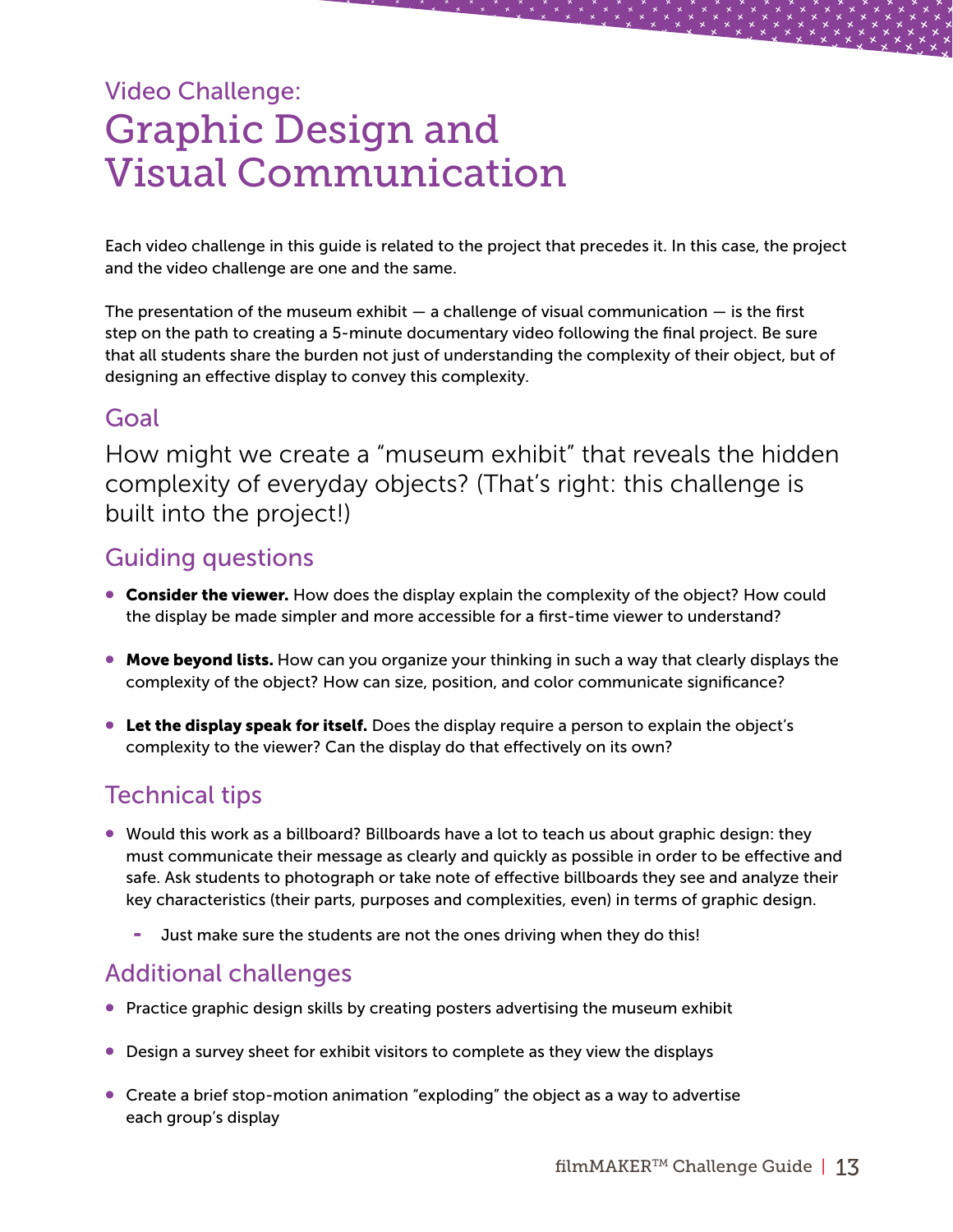<span id="page-13-0"></span>

Investigate: Testing Ideas with Prototypes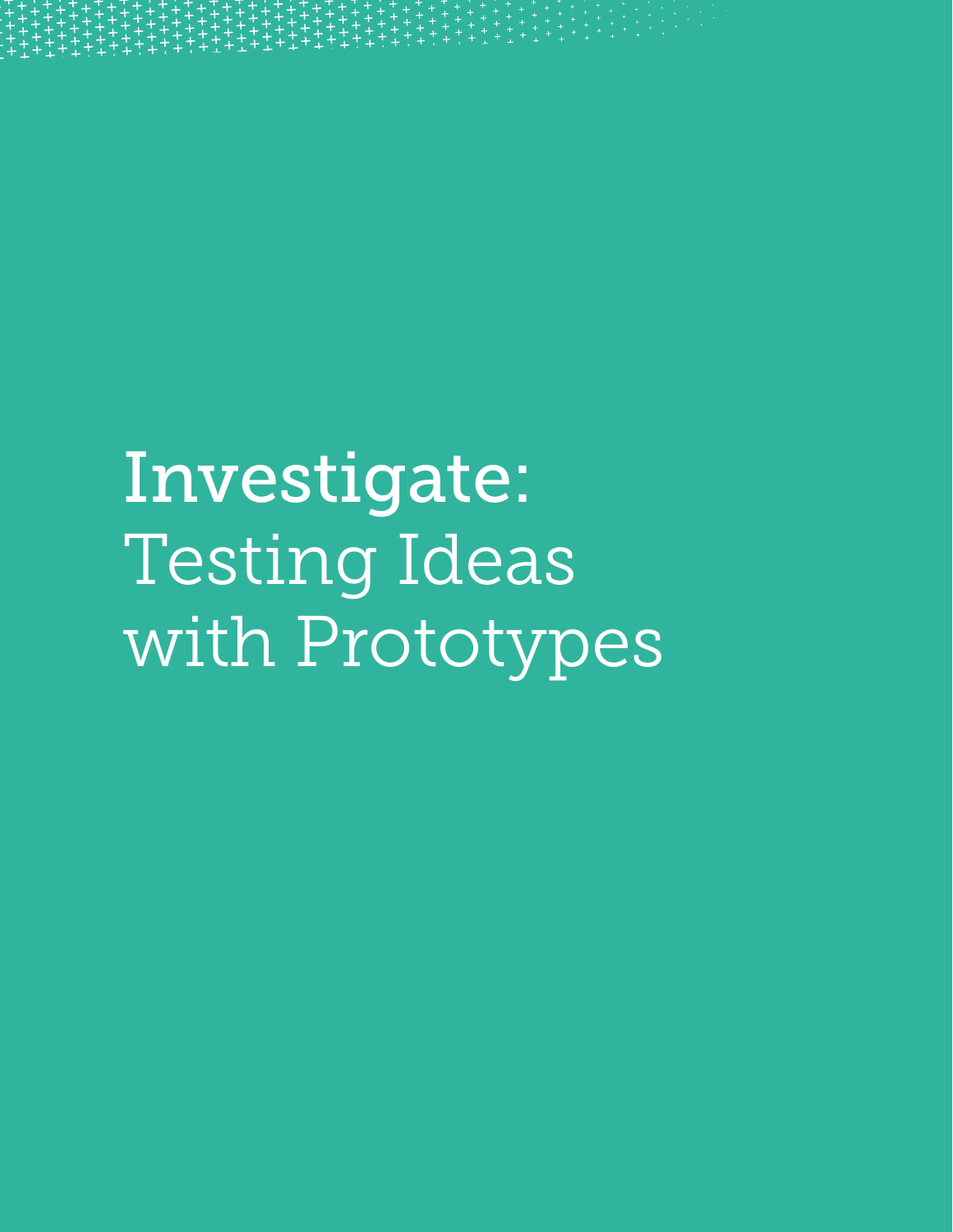# <span id="page-14-0"></span>Practice: How to Cheat at (Miniature) Skee Ball

### Objectives: practice prototyping and testing designs

#### Materials needed:

- 3-oz paper cups
- Ping pong balls
- Tape (scotch tape, masking tape, or duct tape)
- Paint stirrers
- Wooden dowels
- Rubber bands
- Corrugated cardboard
- Scissors
- Markers

Time: 30-45 mins

### **Details**

Skee ball is a carnival game in which a player rolls a softball-sized ball up a ramp, aiming to have the ball land in holes at the end of the ramp for specified numbers of points. In this activity, students will create their own tabletop skee ball game, but with a twist.

- Start with a short conversation about skee ball: have students played before? Do they have particular techniques for getting high scores?
- View a [video](http://bit.ly/playingskeeball) [\(http://bit.ly/playingskeeball](http://bit.ly/playingskeeball)) of skee ball in action for students who are unfamiliar (optional).

Students will work in small groups of 2-4. Each group will be at their own table, and each group's table will be transformed into its own miniature skee ball game.

- **Create** the targets, or "holes," that you will roll ping pong balls into for points:
	- **Position** 3 paper cups on top of the table, near each other, and a few inches away from the edge. Place them on their side with the mouths of the cups pointing to the middle of the table. (Players will roll ping pong balls into the cups from the opposite side of the table.)
	- **Tape** the paper cups in place.
	- Label the cups with numbers to signify how many points each target is worth. (We recommend 1, 2, and 5 points to make one cup a particularly valuable target.)
- Mark a starting point a few inches from the opposite end of the table where the shooter must release the ball. (There should be at least two feet between the starting point and cups.)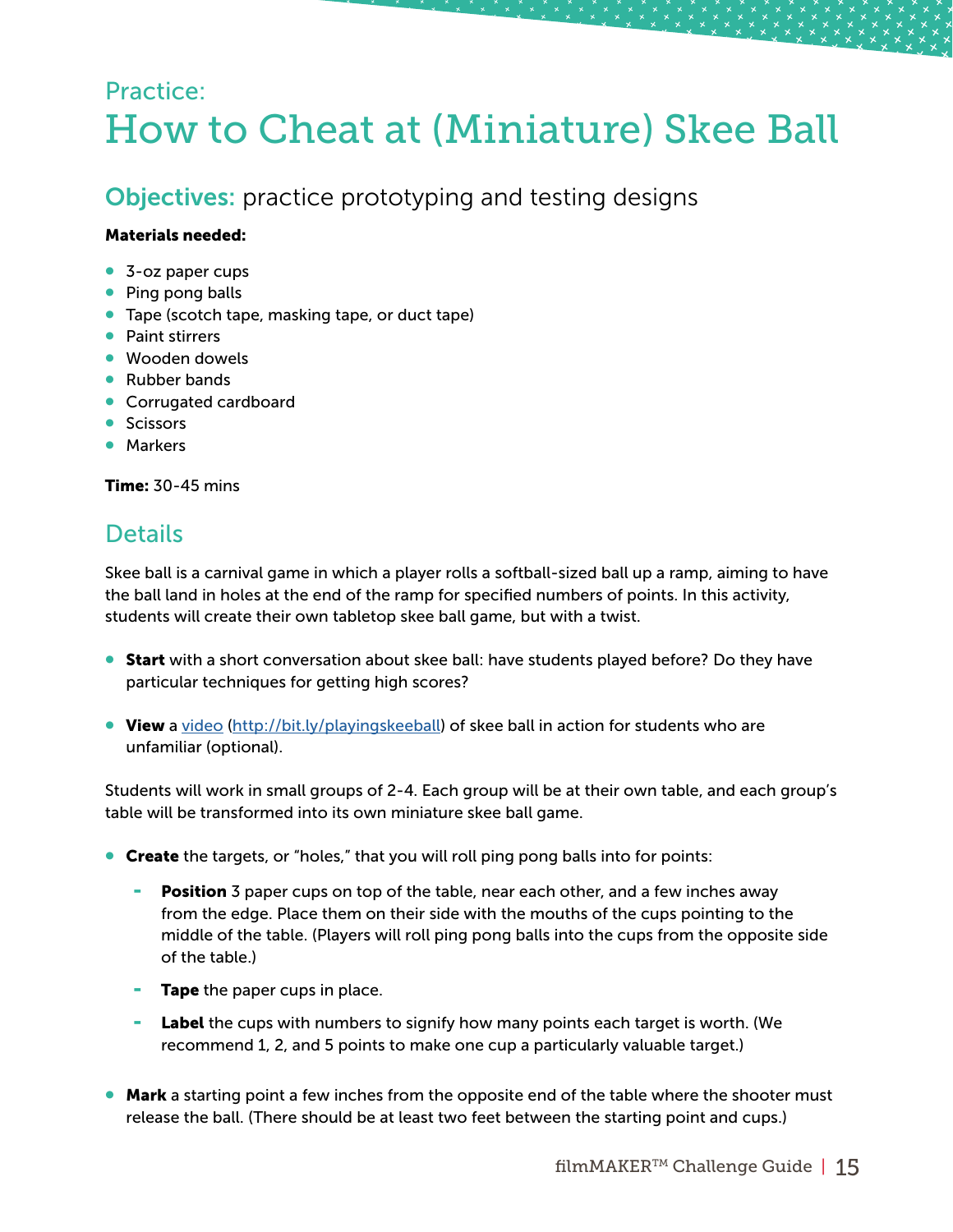• Roll a ping pong ball from the starting point, aiming for the cups. How many points can you get in 5 attempts?

Already this should feel like a fun game for students to play. Now comes the twist: without moving the cups or the starting point, redesign the rest of the game in order to guarantee a high score!

- Can you create bumpers or a funnel that redirects any errant attempts into the highest-value cup?
- Can you create a launching mechanism that will make a perfect shot every time?
- Can you create a "gutter" that catches any stray balls and redirects them to the targets?

Try to get 5 perfect shots in a row.

### Teacher Tips

- Allow students to experiment. This activity is designed to teach students to test their ideas by building and using prototypes — not just to ask the teacher for feedback.
- Who knew that "cheating" could be so much fun? Encourage students to attempt elaborate designs. In the end, skee ball is just a context for their creation; it is okay if the final version of the game does not resemble the original.

### Wrapping Up

Depending on how much students enjoy this activity and seem ready to build on it, consider moving directly to Invent A Tabletop game in the next set of projects.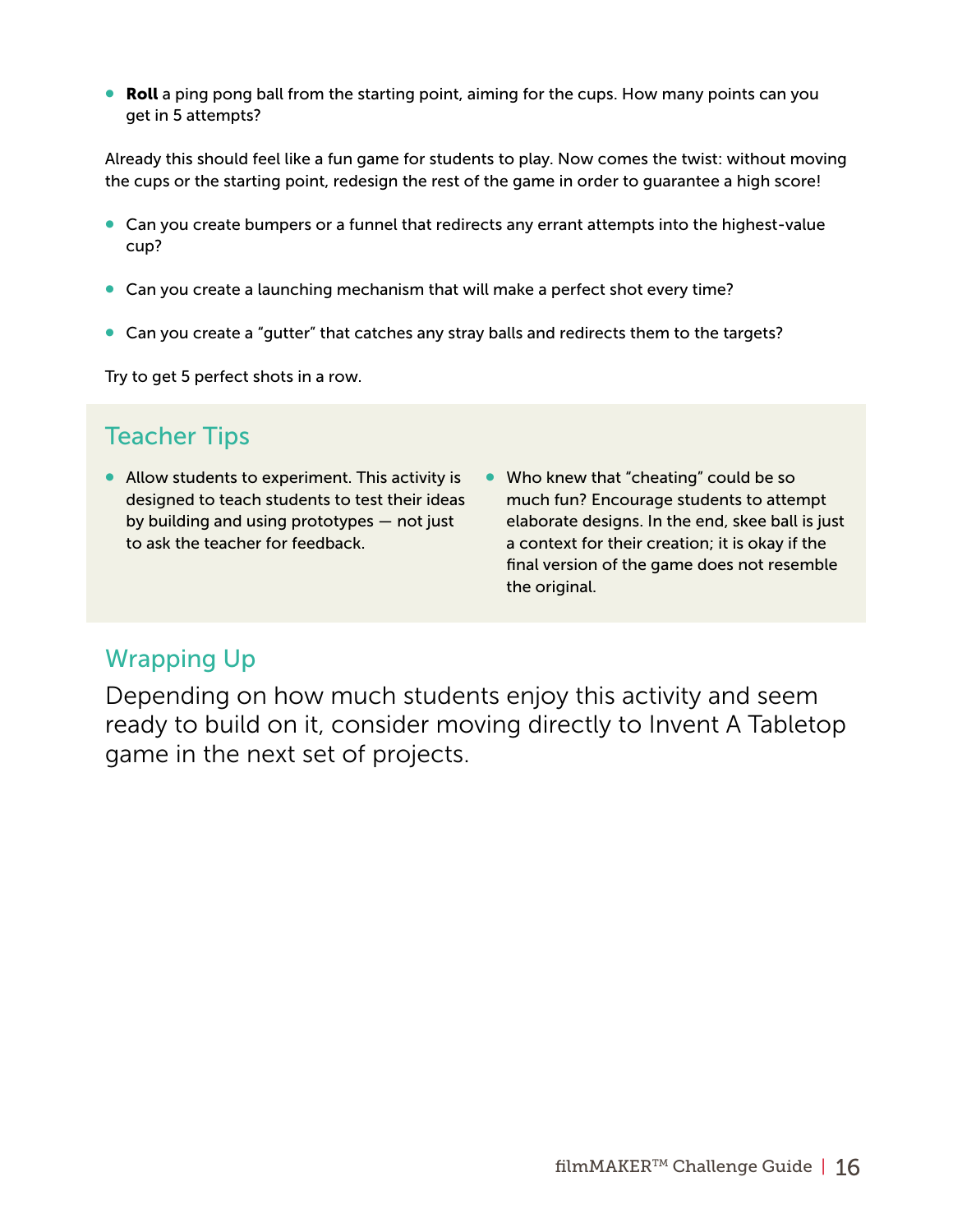# <span id="page-16-0"></span>Practice: DIY stomp rockets

### Objectives: practice prototyping and testing designs

#### Materials needed:

- 8.5x11 paper
- 3x5 index card
- Empty 2-liter plastic soda bottles
- PVC pipe with 1-inch inner diameter (about 12-inches long)
- Flexible vinyl tubing with 1-inch inner diameter (about 3-feet long)
- Scissors
- Scotch tape

Time: 30-45 mins

### Details

- Wrap a piece of paper loosely around the PVC pipe to create a cylinder. (Don't wrap the paper so tightly that it cannot slide off.)
- **Tape** the seam, then slide the paper off of the PVC pipe. This cylinder will be the central frame of the rocket.
- **Tighten** one end of the cylinder into a pointed tip. You may squeeze, scrunch, cut, twist, and tape the paper to create this pointed tip. (An alternative approach that is both more elegant and more complex: you may also choose to create a pointed cylinder out of a separate piece of paper and tape it to the end of the cylinder.)
- **Test the rocket:** 
	- **Connect** one end of the flexible tubing to the 2-liter bottle and the other end to the PVC pipe.
	- **Slide** the paper cylinder onto the open end of the PVC pipe, and point it away from any bystanders.
	- **Stomp** on the 2-liter bottle! The air pressure launch the paper rocket into flight.
- **Iterate:** how can you improve its flight? Consider making a few improvements:
	- Add fins to the base of the rocket by cutting and taping the 3x5 card.
	- Redesign the nose cone (the pointed tip) of the rocket to improve aerodynamics in flight.
	- Measure the height and distance of the rocket to gauge how your changes are affecting the rocket.
	- Create a landing target on the ground and aim for it.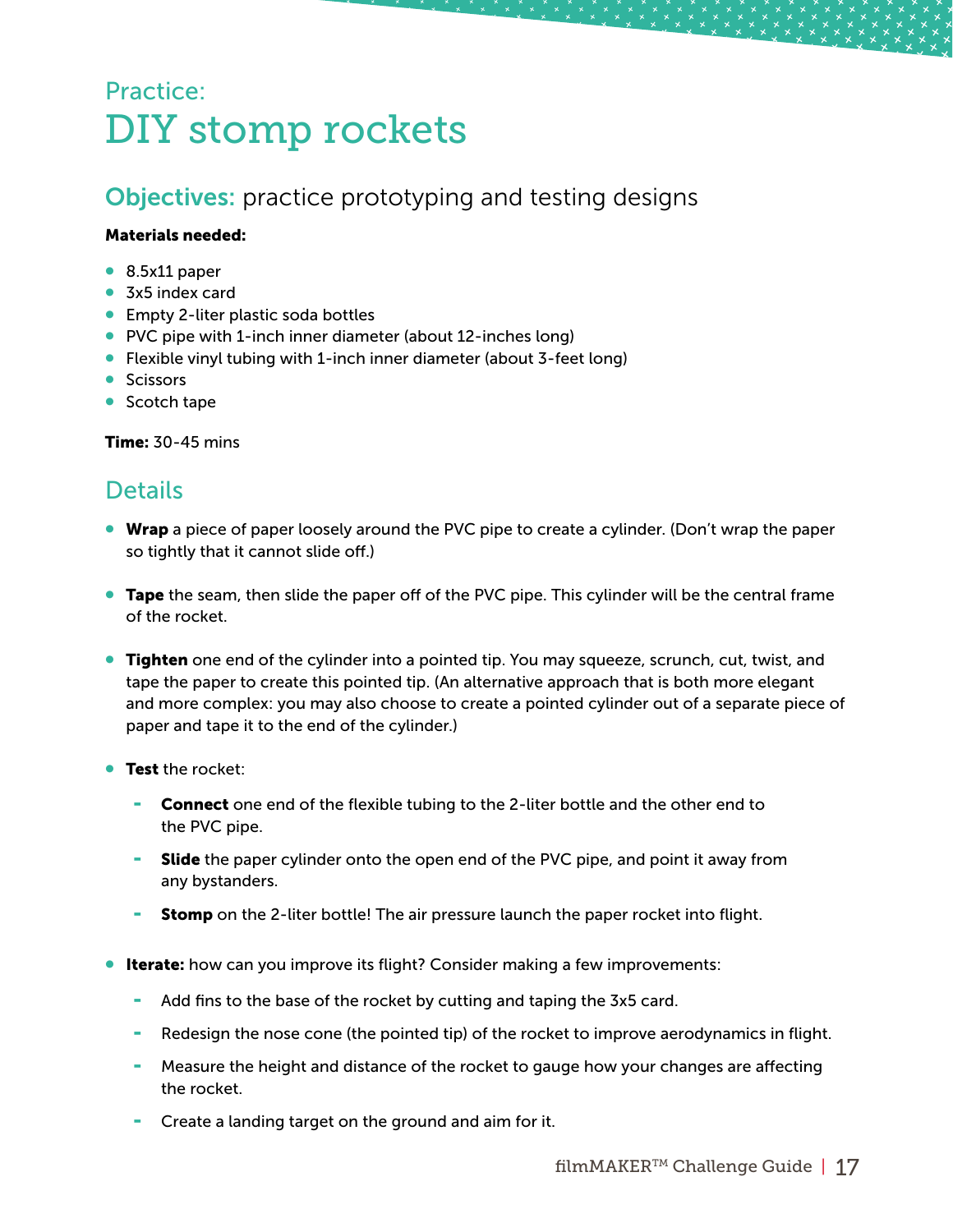### Teacher Tips

- The purpose of this activity is to help students become comfortable building prototypes and testing their ideas. If students struggle to build their first prototype, feel free to help them get started and then emphasize redesigning and rebuilding prototypes that can meet different challenges.
- For additional warm-up activities, consider trying:
	- [Marshmallow Challenge](http://bit.ly/trythemarshmallowchallenge) [\(http://bit.](http://bit.ly/trythemarshmallowchallenge) [ly/trythemarshmallowchallenge\)](http://bit.ly/trythemarshmallowchallenge) by Tom Wujec.
	- [Pop Fly \(http://bit.ly/pbspopfly\)](http://bit.ly/pbspopfly) by PBS Design Squad Global.
	- [Rubber Band Car](http://bit.ly/pbsrubberbandcar) ([http://bit.ly/](http://bit.ly/pbsrubberbandcar) [pbsrubberbandcar\)](http://bit.ly/pbsrubberbandcar) by PBS Design Squad Global.

### Wrapping Up

When students take ownership of this activity, they may change the parameters of the challenges they would like to tackle. In the end, the particular goals they set for themselves (and accomplish) can vary. What matters most is the habit of keeping the design-and-test feedback loop between themselves and their prototypes.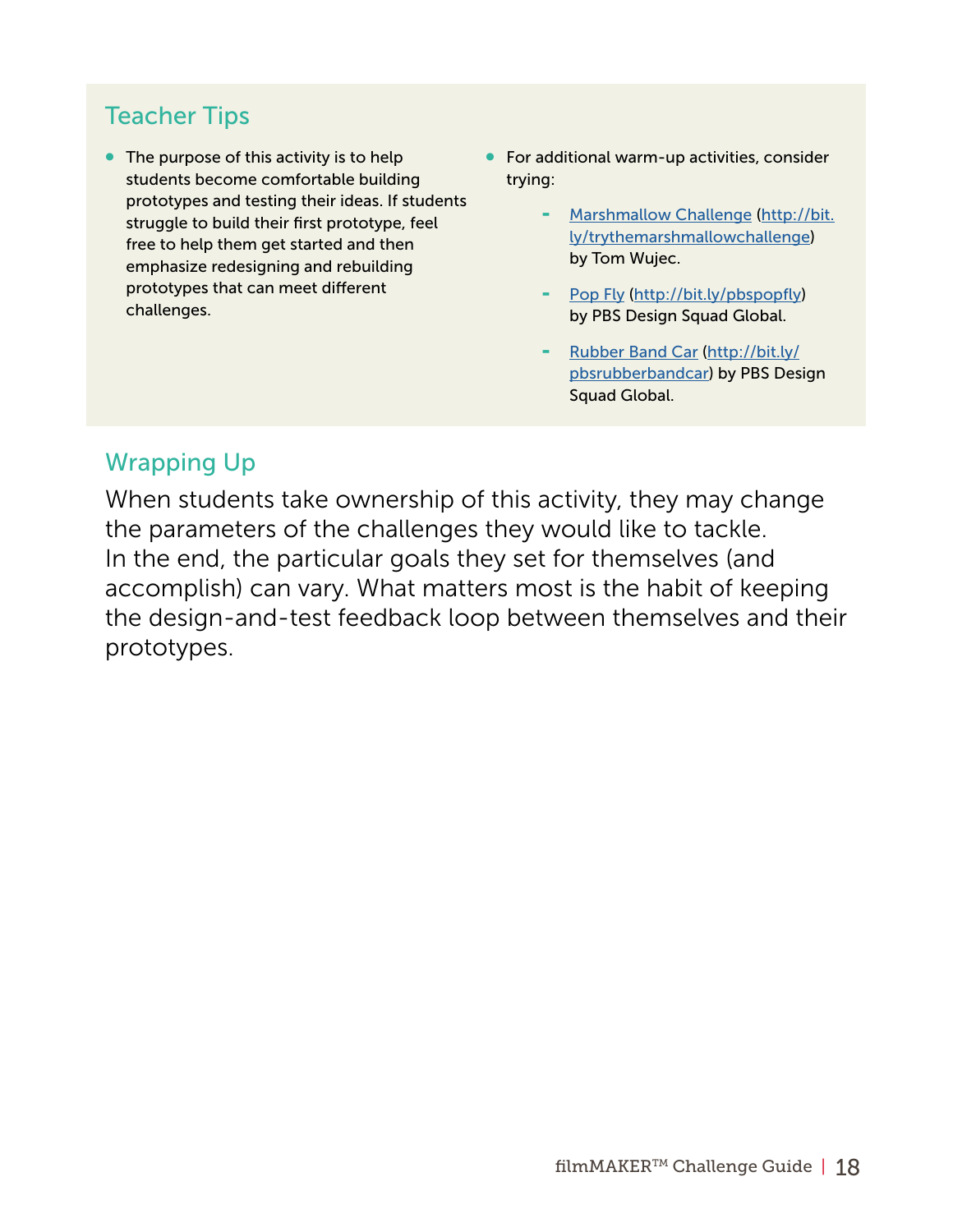# <span id="page-18-0"></span>Project: Sit on It

Objectives: create a piece of furniture for an everyday purpose, and test it by using it

#### Materials needed:

- Corrugated cardboard (it's better to have too much than too little)
- Five 6-inch strips of duct tape (per group)
- Utility shears or trauma scissors to cut the cardboard

Time: 45-60 mins

### Project prompt

How might we create a functional chair or stool out of cardboard?

### **Details**

Students will work in teams of 4 around a central table of materials.

- **Challenge** each team to create a chair or stool that can sustain the weight of one team member.
	- Note that in order to be considered a chair or stool, the person sitting must be elevated at least 12 inches off the ground
- **Test** your design by sitting on the chair. If it does not work, redesign it!
	- Try bending, folding, or rolling the cardboard to make it stronger
	- Try distributing weight differently
- **Redesign** your chair to improve it:
	- Can you make it more sturdy?
	- Can you make it more comfortable?
	- Can you make it more beautiful?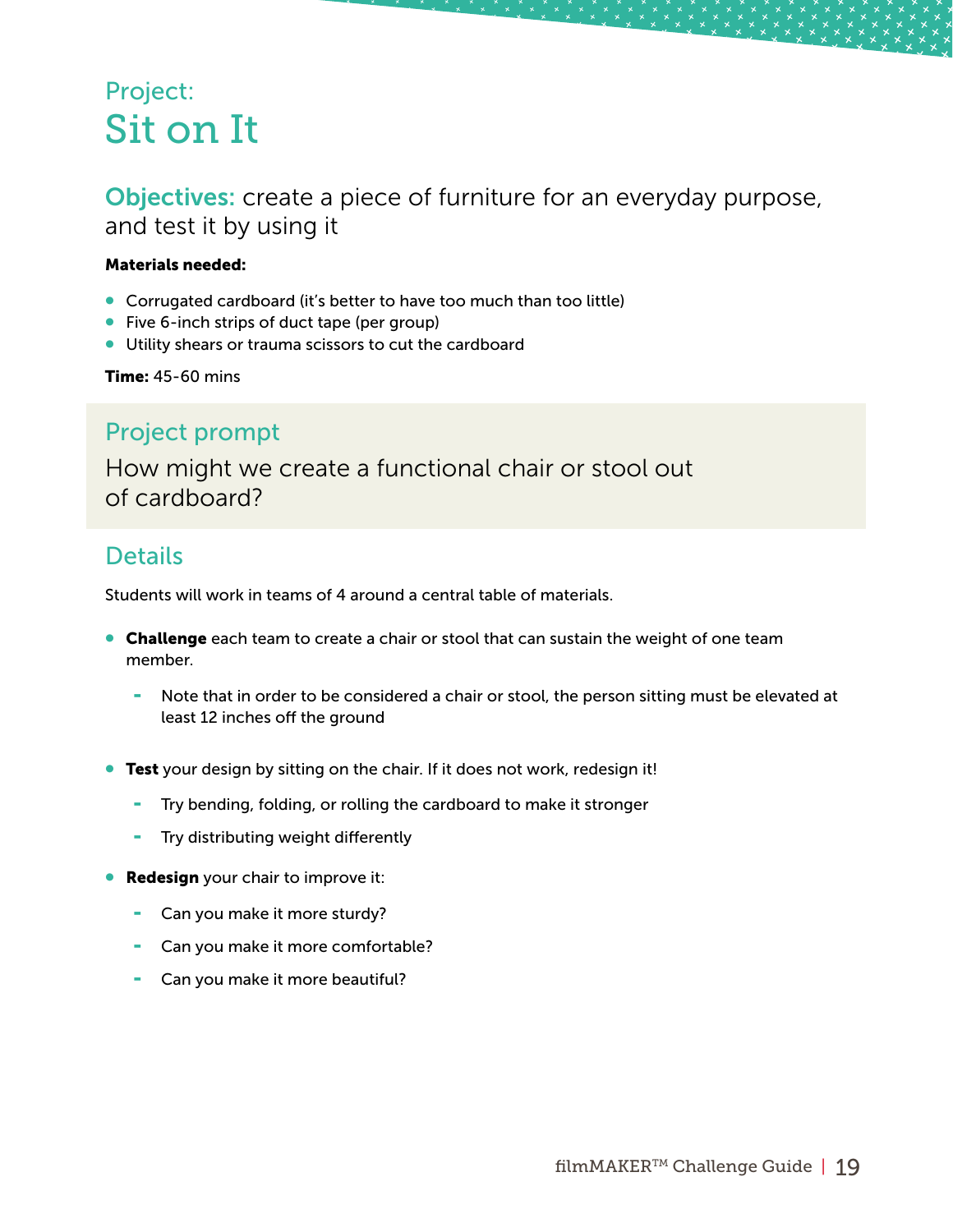### Teacher Tips

- Cutting a lot of cardboard can be challenging work with scissors. Consider investing in specialized cardboard cutting tools, if possible (utility shears, trauma scissors, [power cutting tools](http://bit.ly/cardboardpowercutter) [[http://bit.ly/](http://bit.ly/cardboardpowercutter) [cardboardpowercutter\]](http://bit.ly/cardboardpowercutter), or [manual cutting](http://bit.ly/cardboardkleverkutter)  [tools](http://bit.ly/cardboardkleverkutter) [\[http://bit.ly/cardboardkleverkutter](http://bit.ly/cardboardkleverkutter)]). These tools are safer, easier to use, and cut more cleanly than regular scissors.
- Limit build time to no more than 15-20 minutes for any prototype. Encourage students to focus on testing quickly and iterating.
- Adjust the amount of duct tape available to each group depending on how much cardboard is available, but be sure to set a limit. Constraints force creativity. This project would be less valuable if students just wrap their entire object in duct tape.
- For options beyond duct tape, consider using zip ties or roofing nails. (Just be safe!)

### Wrapping Up

Students who are particularly proud of this project may want to keep the chair in their classroom to use it in an ongoing basis or invite their friends to use it. That's great! Especially in anticipation of the final project, encourage students to make products that have real-world use.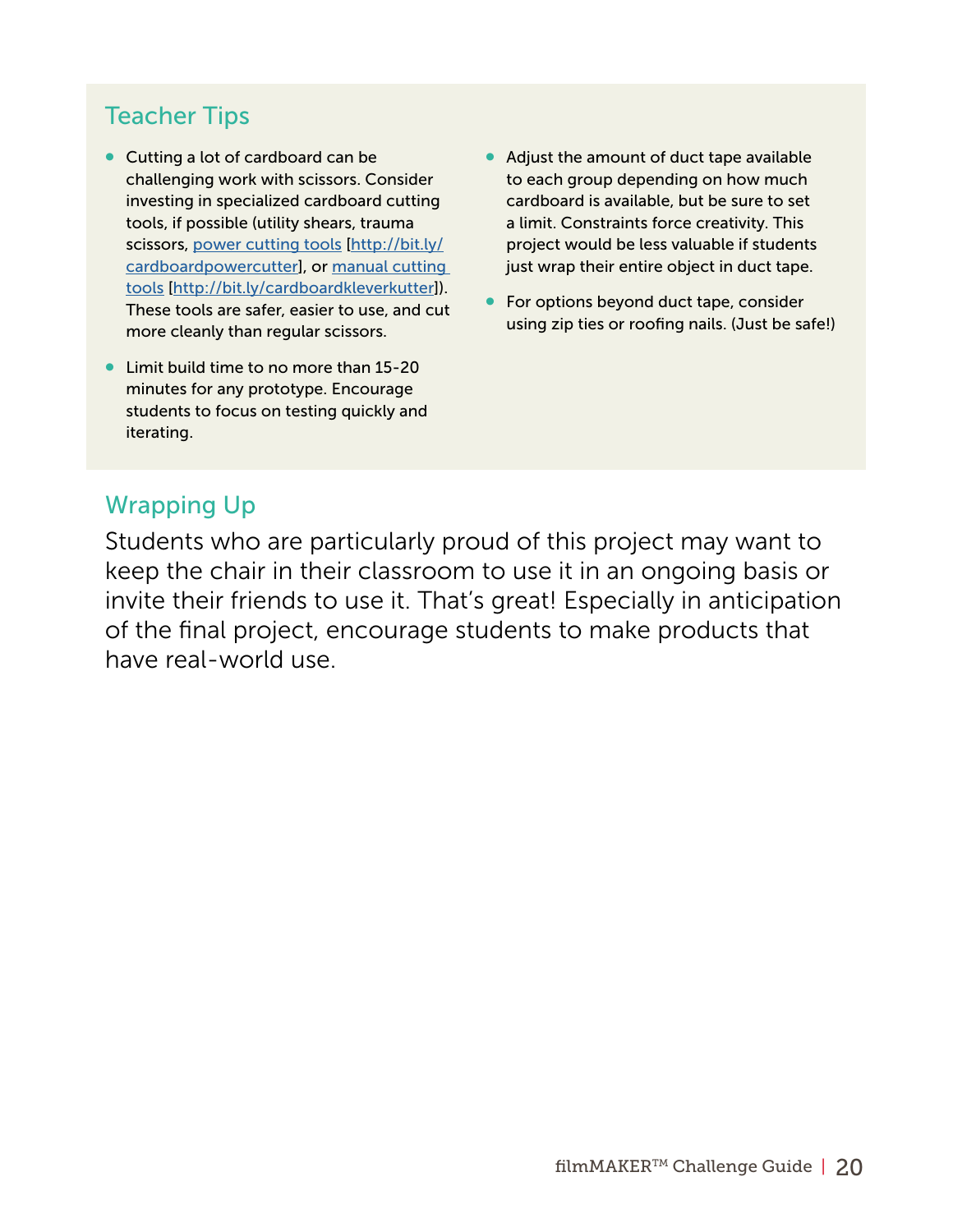# <span id="page-20-0"></span>Video Challenge: Create a Tutorial Video

This video challenge builds on the cardboard furniture students made in *Sit on It*.

Instead of asking the teacher for confirmation or assuming that their ideas work, this set of activities is designed to help students become comfortable using prototypes to validate their ideas. The following video challenge asks students to step back, reflect on their process, and create a 60-second tutorial video that explains how their project works.

### Goal

Create a video that explains why you chose to design your chair as you did.

### Guiding questions

- **Frame the message.** What should the viewer see during the video: the faces of the designers, the objects, the design process, or some mix? Make a plan before pressing "record."
- **Consider the audio.** Is the sound quality clear? Is the dialogue or voice-over easily understood? Consider writing a script and rehearsing.
- Videos are prototypes too. "Test" your video by sharing it with an outside audience and iterate based on their feedback as time permits.

### Technical tips

- Use a tripod if possible.
- Video is meant to be shot horizontally (landscape). Don't hold your phone or tablet vertically (portrait).
- Don't film with a bright light source behind your subject (unless you want a silhouette).
- Be intentional about your use of three different shot types. The video will be boring if it only uses medium shots. (see examples on the following page)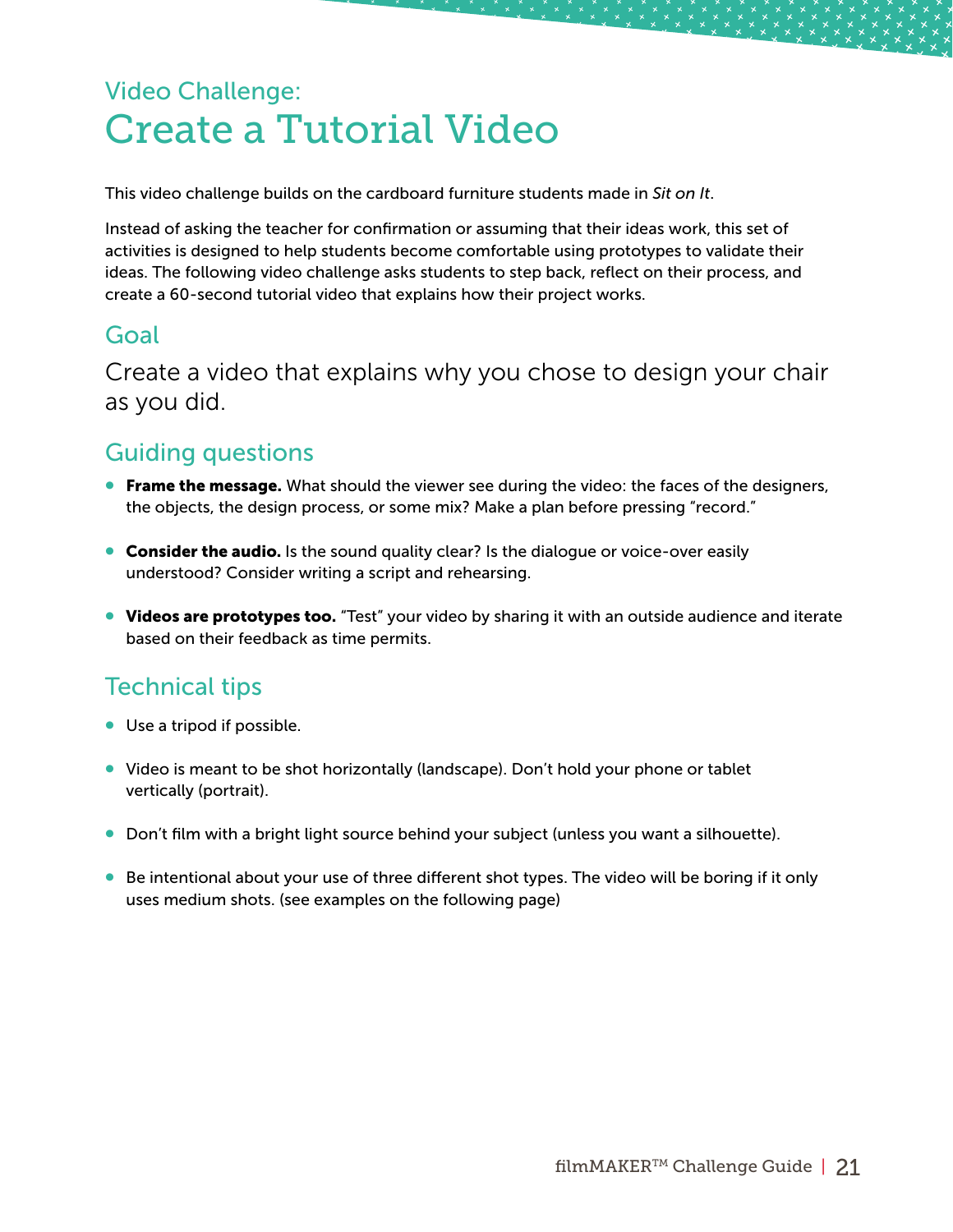| <b>Close</b>         | <b>Medium</b>                | Wide              |
|----------------------|------------------------------|-------------------|
|                      |                              | TH                |
| Convey emotion       | Establish relationships      | Set the scene     |
| Show detail          | Show action or point of view | Display proximity |
| Draw in the audience |                              |                   |

*Table 1:*

Types of Camera Shots

### Additional challenges

• Create an infomercial to "sell" your chair.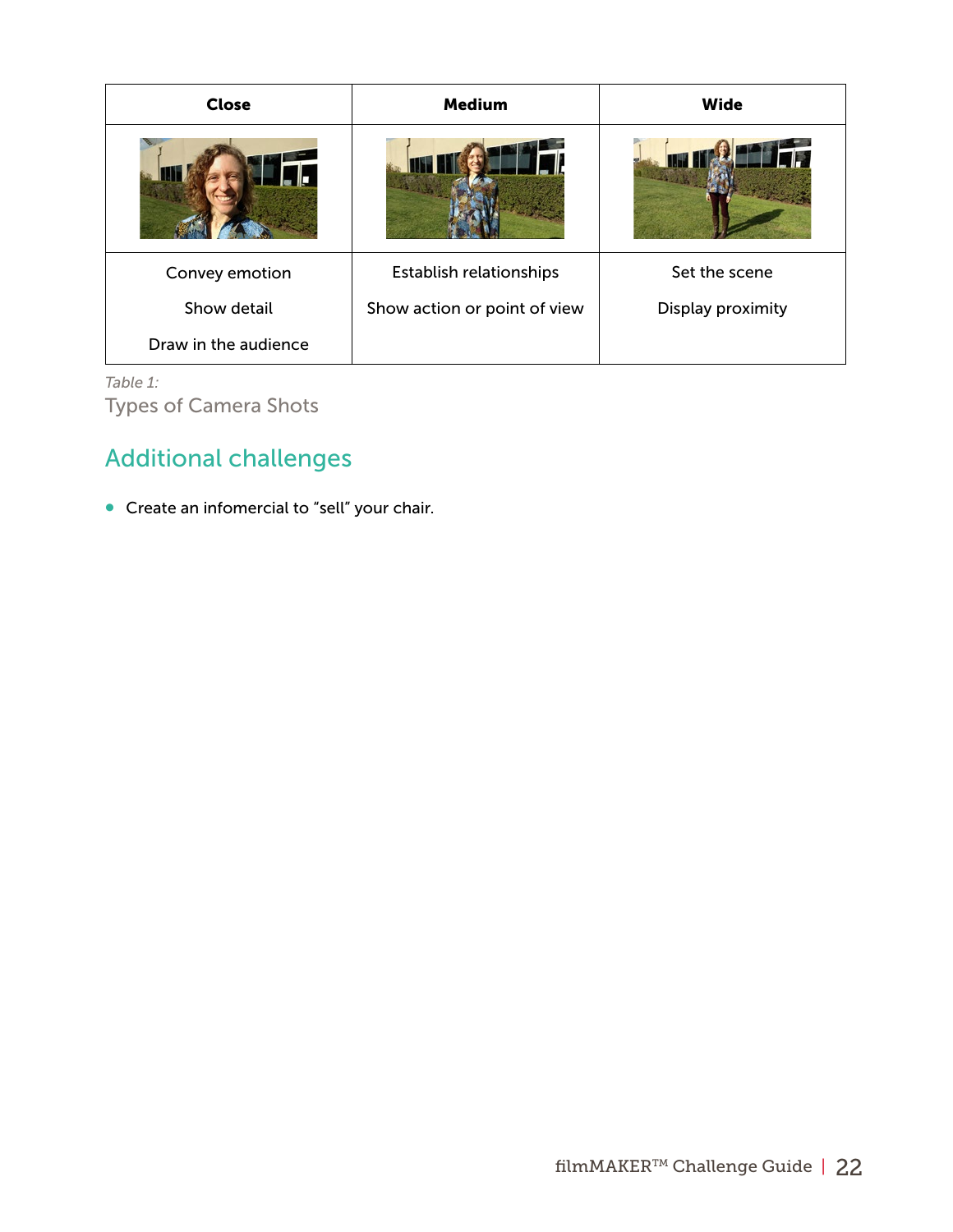<span id="page-22-0"></span>

Investigate: Designing for Users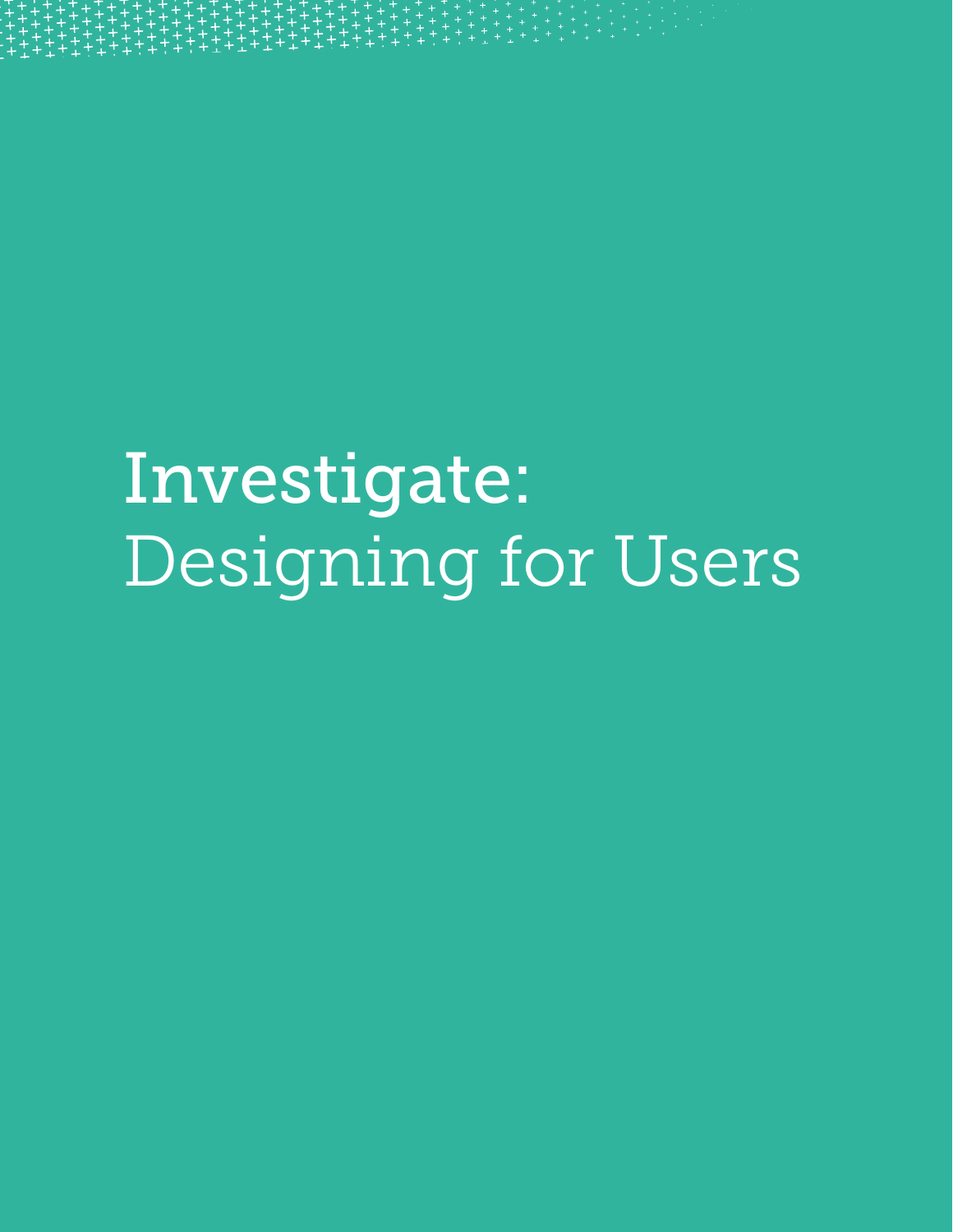### <span id="page-23-0"></span>Practice: Five Chairs Adapted from [Five Chairs](http://bit.ly/dschool5chairs) ([http://bit.ly/dschool5chairs\)](http://bit.ly/dschool5chairs) by the d.school

Objective: develop confidence designing and iterating solutions for human needs while working with different materials

#### Materials needed:

- [Story cards](http://bit.ly/fivechairsstorycards) [\(http://bit.ly/fivechairsstorycards](http://bit.ly/fivechairsstorycards))
- Sharpies
- Paper
- Scissors
- Corrugated cardboard
- Pipe cleaners
- Modeling clay
- Tape
- **•** Toothpicks

#### **Time: 45-60 mins**

### Details

First, groups will study their user and describe their design objectives.

- Gather students into groups of four, and distribute one story card per group. These story cards describe fictional characters. Each group will develop a solution specifically for the needs of the character on their story card. To do this, groups will take a few minutes to...
	- Identify two design principles as rules for building on the needs of their character.
	- Articulate their own styles as designers, which they intend to integrate into their prototypes.
	- **-** Share out these three key design principles with the other groups.

Next, groups will build 4 iterations of their design. Each prototype should adhere to the stated design principles.

- *Individually:* draw three sketches of your design on a piece of paper.
- *Half of the group:* mold a scale model of your chair using clay.
- *Half of the group:* make a scale model of your chair using toothpicks, pipe cleaners, and tape.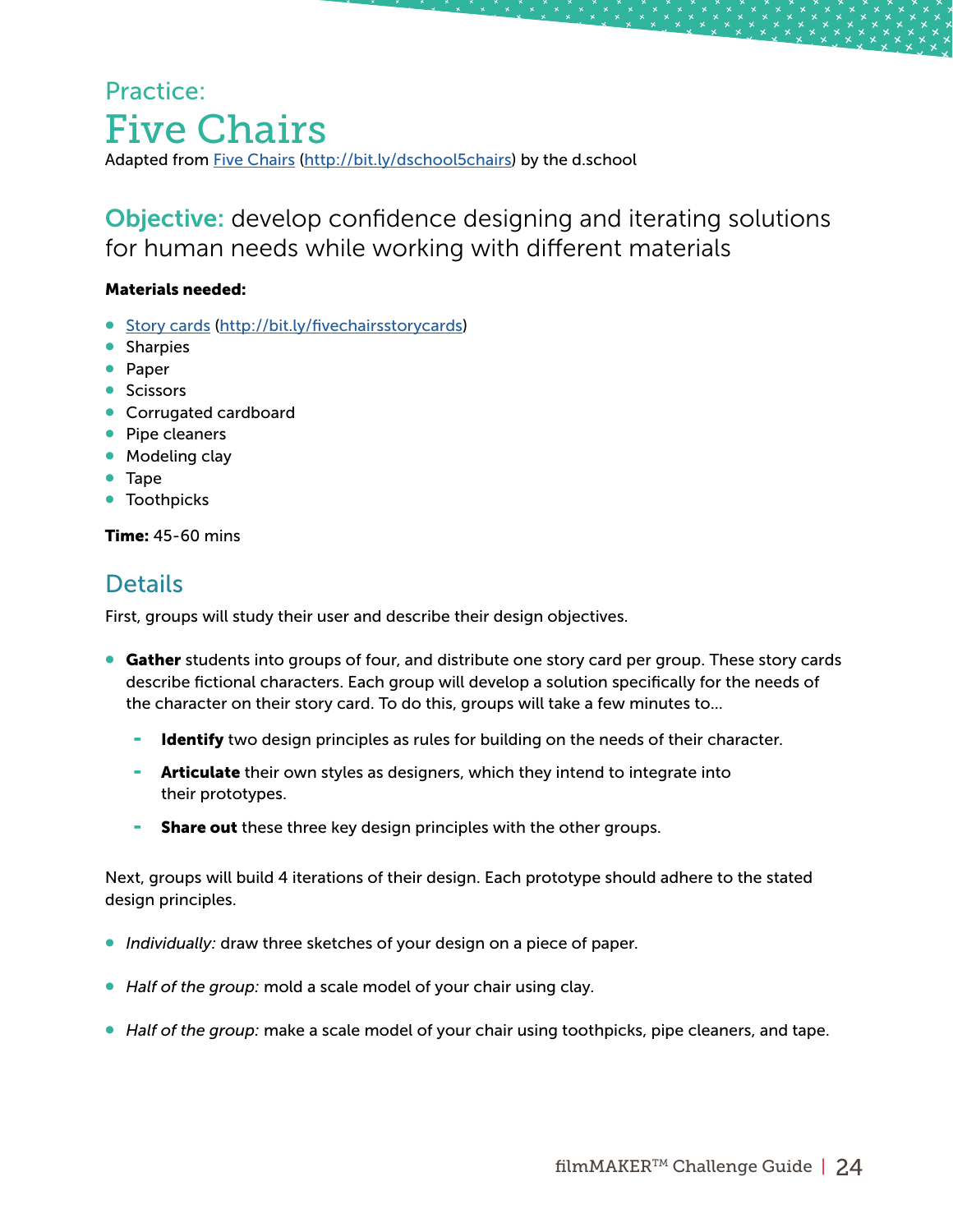• *Collaboratively:* agree on a design and make a full-size prototype using scissors and cardboard. This prototype should represent the best thinking of the group. Students may use or reuse any materials or ideas from previous prototypes.

Finally, open a group discussion to reflect on the process:

- What was it like to build your chairs using the design principles you identified?
- In what ways was your process different from the cardboard furniture you built in *Sit on It*?
- What was it like to create different iterations of your design?
- What did you change along the way? What did you learn from your prototypes?
- Did anyone get stuck at any point? What was that like? What did you do to get unstuck?
- Which material did you enjoy working with the most? Why?
- Which material did you like the least? Why?
- Which material best expresses the essence of the chair your drew?

### Teacher Tips

- Keep the prototypes quick and simple; encourage students not to spend time perfecting them. Prototypes should only exist long enough to test an idea and help you decide how to move forward.
- Emphasize the value of understanding the users' needs and experimenting with ways that different materials can address them.

### Wrapping Up

Keep this practice activity quick (no more than 60 minutes), lighthearted, and fun. Don't expect the prototypes to be useful beyond the exercise; instead, keep an eye on how this activity helps students build their creative confidence and a sense of momentum as they prepare for the next set of projects.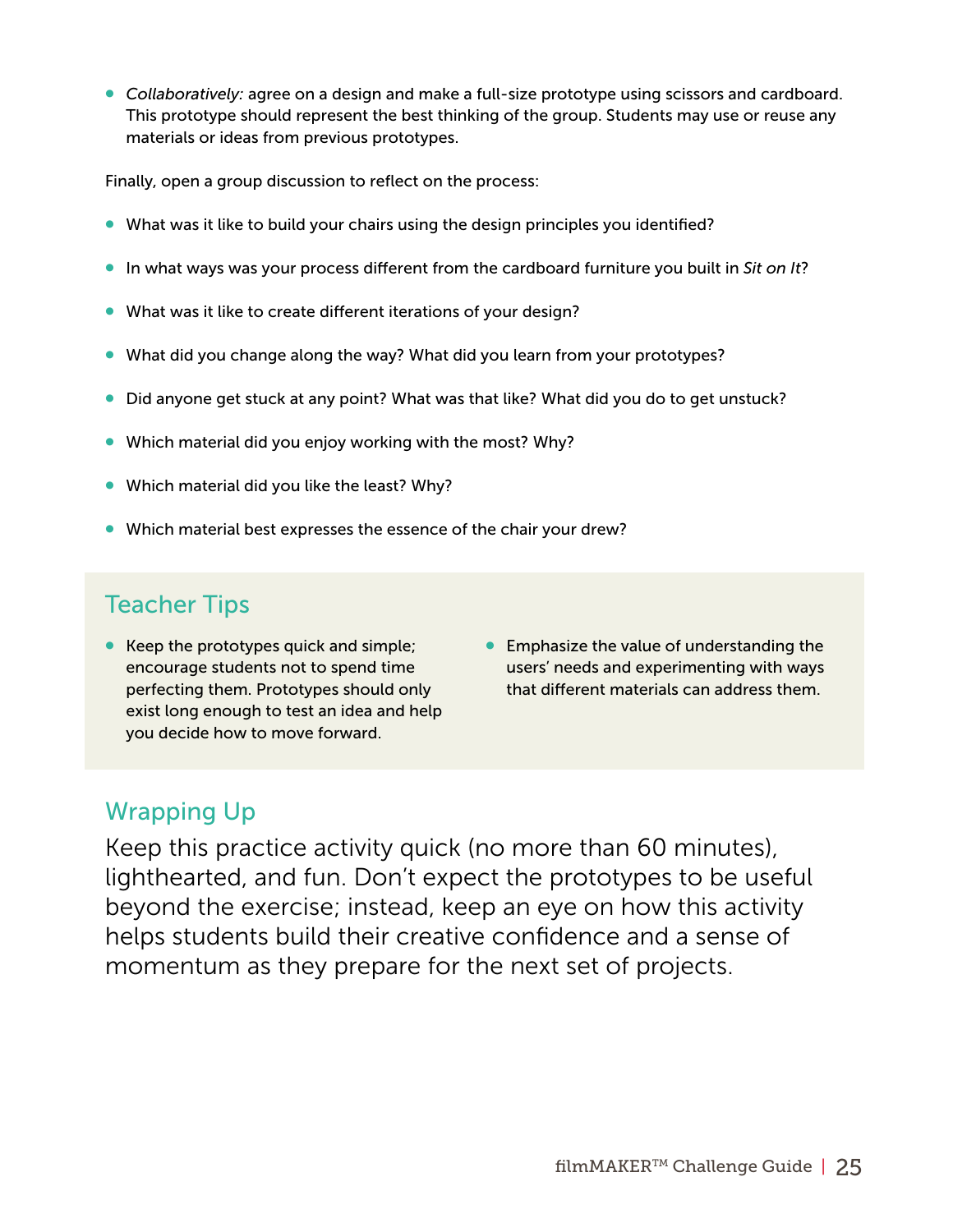### <span id="page-25-0"></span>Practice: Giving Gifts Adapted from [The Gift-Giving Project](http://bit.ly/dschoolgiftgiving) [\(http://bit.ly/dschoolgiftgiving](http://bit.ly/dschoolgiftgiving)) by the d.school

Objective: practice iterating through the full design cycle (empathize, define, ideate, prototype, test) while designing a useful, meaningful product for a real-world user

Materials needed: classroom materials

Time: 60-90 mins

### Details

In pairs, challenge students to redesign the gift-giving experience for their partners. Be clear about this challenge: the goal is not to design a gift for the partner, but to design something that improves the experience of finding/selecting/buying/giving gifts.

#### Empathize

- **Interview** your partner about the last time they gave someone a gift. Plan on each person having two turns to interview their partner.
	- Suggestions of what to ask in the first round:
		- How did you select the gift? What was difficult about finding or giving it? Was the gift meaningful?
	- In the second round, try to dig for stories and emotions.
		- How did it feel to see the person receive the gift? What did they say when they unwrapped the gift? Why did you choose to wrap the gift?
	- Encourage students to ask "why?" often. Find out what is important in the experience of giving a gift.

#### Define:

- Identify your partner's goal as a gift-giver. Synthesize your learning into two groups:
	- Your partner's goals and wishes; and
	- Insights you discovered.
- Write down a single statement that captures the challenges you are going to address with your design, based on what you have just identified.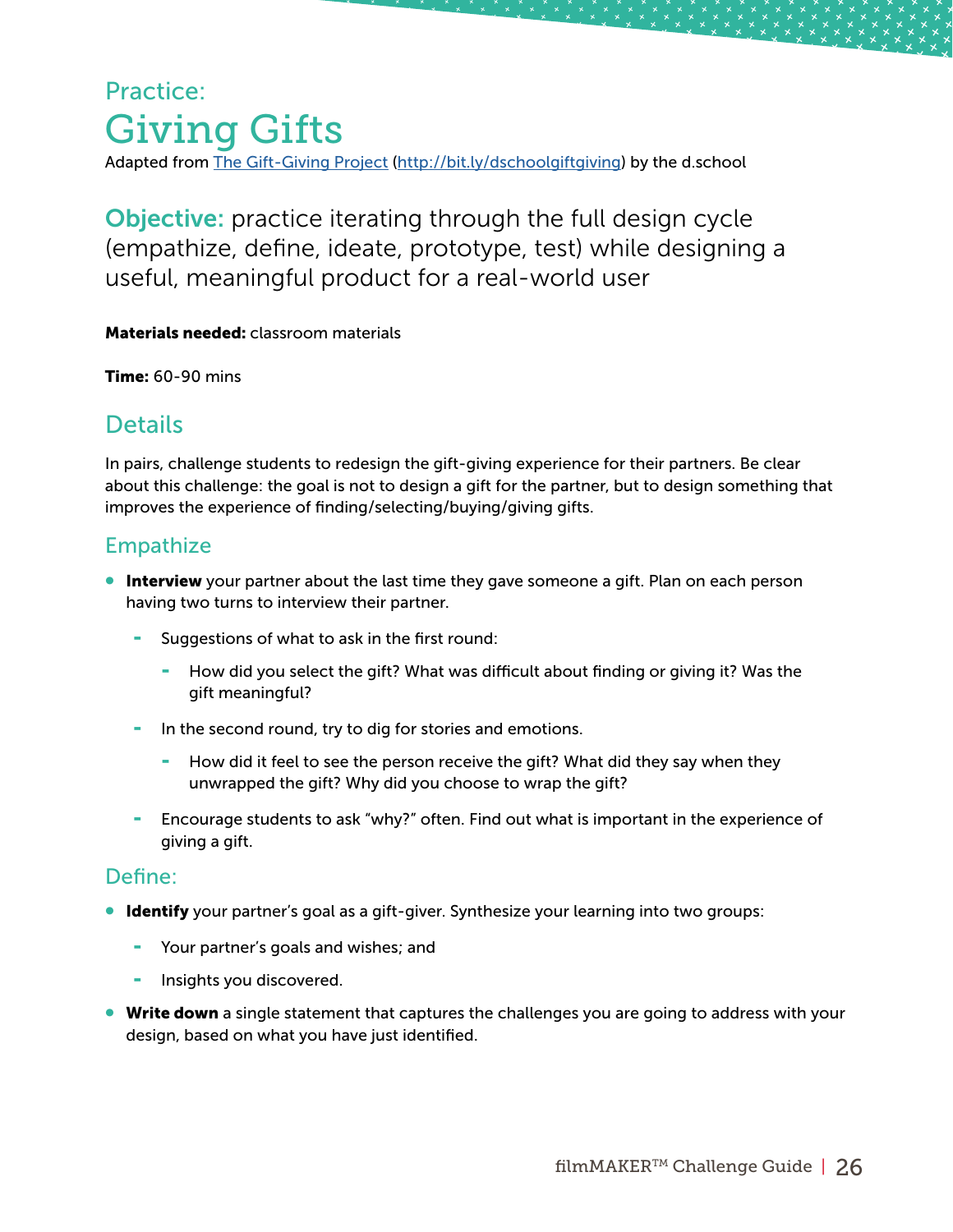#### Ideate:

- **Sketch** at least 5 different ways to meet your partner's needs.
	- Generate radical ideas; evaluate their viability later.
	- Be visual  $-$  don't just write words.

#### Test:

**• Share** your solutions and capture feedback.

#### Iterate:

- **Reflect** and generate a new solution.
	- Consider what you learned about your partner and about the solutions you proposed.

#### Prototype:

• Make something that your partner can interact with.

#### Test:

- **Share** your prototype with your partner.
- **Observe** how they interact and gather feedback.

Gather the group to reflect on their experiences. Discuss the lessons they learned (not necessarily the details of everyone's prototypes).

### Teacher Tips

- Refer to the facilitator's [guide](http://bit.ly/dschoolgiftgivingguide) [\(http://bit.ly/](http://bit.ly/dschoolgiftgivingguide) [dschoolgiftgivingguide\)](http://bit.ly/dschoolgiftgivingguide) for a more detailed script and talking points.
- Have students use the [student worksheet](http://bit.ly/dschoolgiftgivingworksheet) ([http://bit.ly/](http://bit.ly/dschoolgiftgivingworksheet) [dschoolgiftgivingworksheet\)](http://bit.ly/dschoolgiftgivingworksheet) to structure the activity.
- Keep time carefully. It's important to set a steady pace so that each group works through the full design cycle.

### Wrapping Up

Remember that this is a practice activity. Students will have limited opportunities to iterate and prototypes will be crude. That's okay! Help students work through the design cycle and focus on empathizing with their user.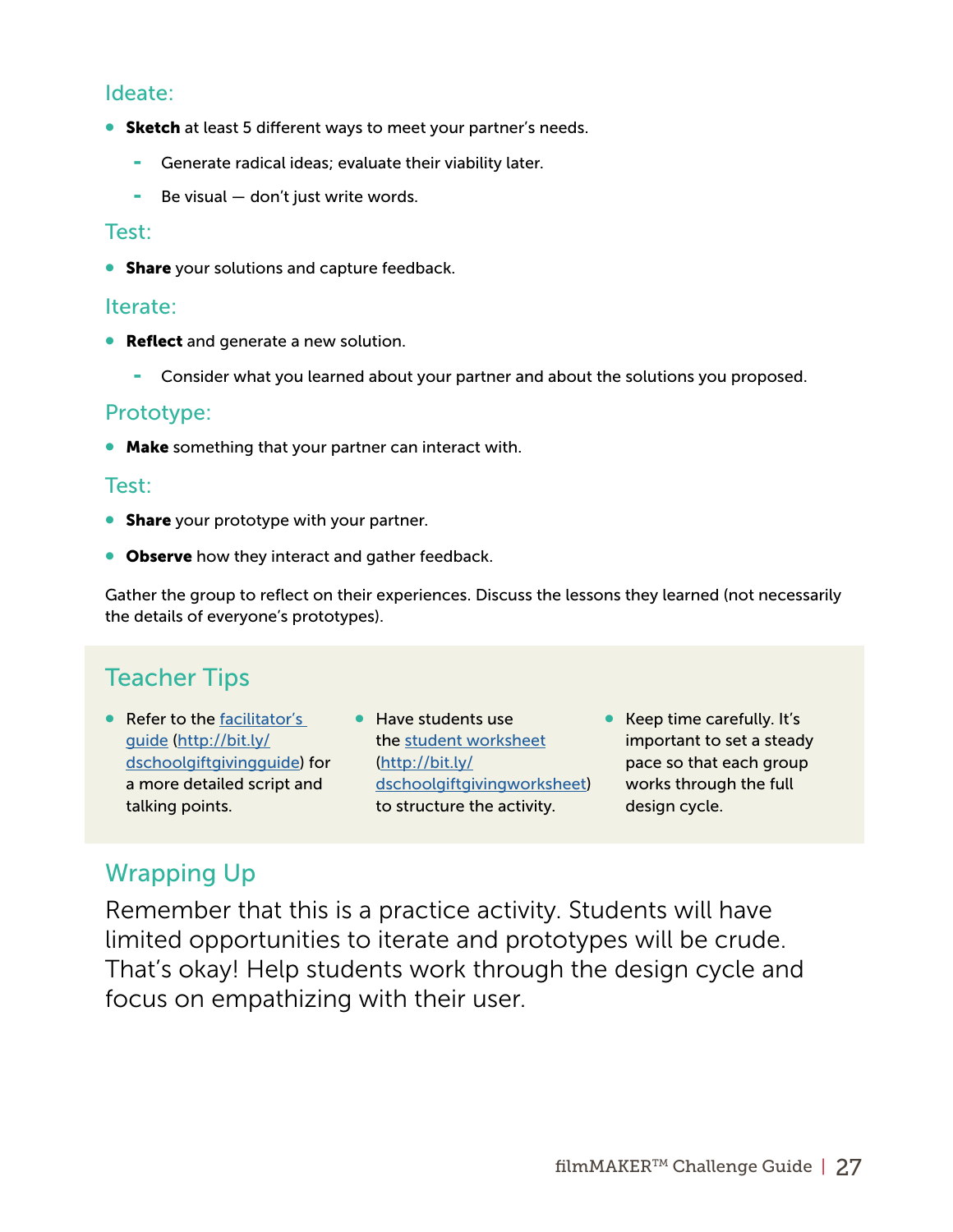# <span id="page-27-0"></span>Project: Create a Math Manipulative for a Young Student

Objective: design a product to help a real-world user

Materials needed: classroom materials

**Time: 2-3 hours** 

### Project prompt

How might we create a tool/product to help young math students learn a new concept?

### **Details**

In this project, small groups (3-4 students) will work through the entire design cycle to create a product for an elementary school student or teacher. Groups need to be able to communicate with these potential users for this project to be viable.

### Empathize

- **Discuss with students:** "What did you find to be the most challenging parts of math class in elementary school?" "What made the biggest impact in helping you be and feel successful?"
	- Be specific. Encourage students to think of particular moments challenging homework assignments, scary tests, uncomfortable moments not keeping up — across each grade. These difficult experiences can be reframed as design opportunities.
	- Don't focus only on the negative. Augmenting strengths can be just as helpful as addressing weaknesses. Designing ways to enrich positive experiences can help young students' motivation as they face their own challenges.
- **Interview** elementary school students and teachers about their experiences in math.
	- Ask open-ended questions. Follow-up to ask for specifics. Don't just gather information: *empathize* with the experiences of the people you interview.
	- Even if students conduct many interviews, encourage them to keep one specific person in mind throughout this project and to design a solution to help that one particular user.

#### Define:

- **Articulate**, in one sentence, the users' need that this project will address.
- **Break it down** into discrete steps if students need help agreeing:
	- At the top of a blank piece of paper, each student writes their own sentence framing the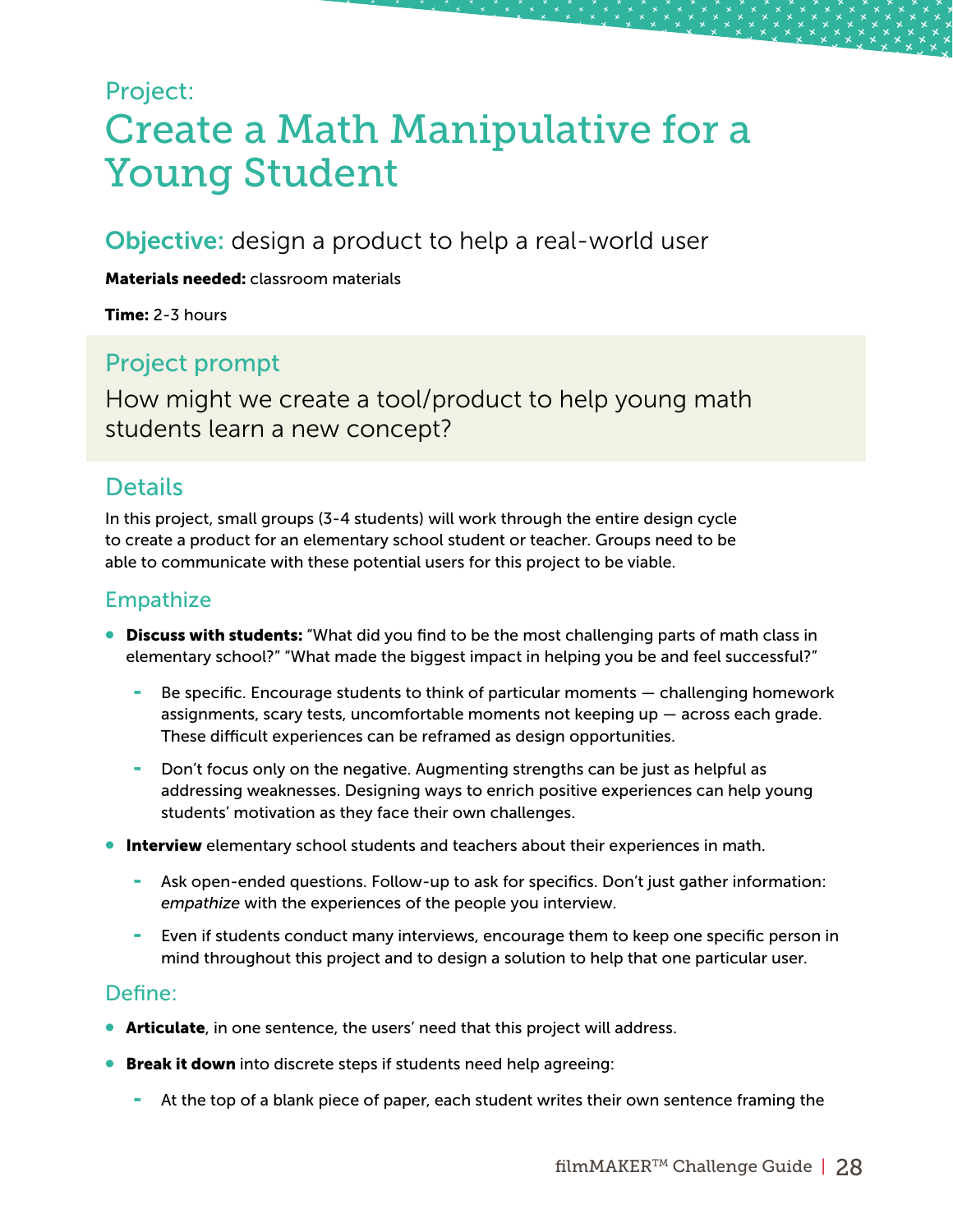fundamental users' need as a question: "How might we… [make counting numbers on a number line fun for first grade students]?"

- Students step away from their paper and read what the other members of their group wrote. Allow a few minutes to read and to think.
- Ask students to return to their piece of paper, and write a modified "How might we…" question at the bottom of the piece of paper based on the questions of their peers.
- At this point, the students' ideas may be converging enough that they can write a clear and specific challenge they will address.
- If not, ask students to write notes in the middle of the page that describe the difference between the questions they wrote above and below. Start a dialogue among the students based on these notes until they can converge to a single "How might we…" question.
- Write down the final "How might we..." question once the group has agreed on a definition. Keep this question visible throughout the rest of the project.

#### Ideate:

- **Brainstorm** ways to address this need.
	- Encourage radical thinking! The *Define* step is about convergence; *Ideating* is about divergence.
	- Not all solutions will be physical: some ideas may involve designing systems, software, performances, games, etc.
	- Try having a brain race: challenge students to list as many ideas as they can in exactly 2 minutes, then share their top 3 most promising/interesting/exciting ideas for discussion.
	- Help students think in different modalities: think silently; talk in pairs; write notes; sketch pictures. Structure these different approaches (e.g., a "round robin" of each activity for 60 seconds at a time) while keeping up the momentum and enthusiasm of the group.

### Prototype:

- **Build** representative models of 2-3 of the ideas that emerged.
	- Allow students to pursue the ideas before converging on a single concept for the group.
	- Use any materials that are available. The goal of the prototype here is to communicate the idea to other group members — not to have a functioning product.
- Focus on the most promising prototype of this batch and refine it.
	- Now it is time to work toward convergence. Have students share their representative models with each other, and ask each group to agree on the best way forward.
		- Remember the one particular user they interviewed during the Empathize stage: the goal is to build a solution that helps this person, not to "win" by having the "best" idea!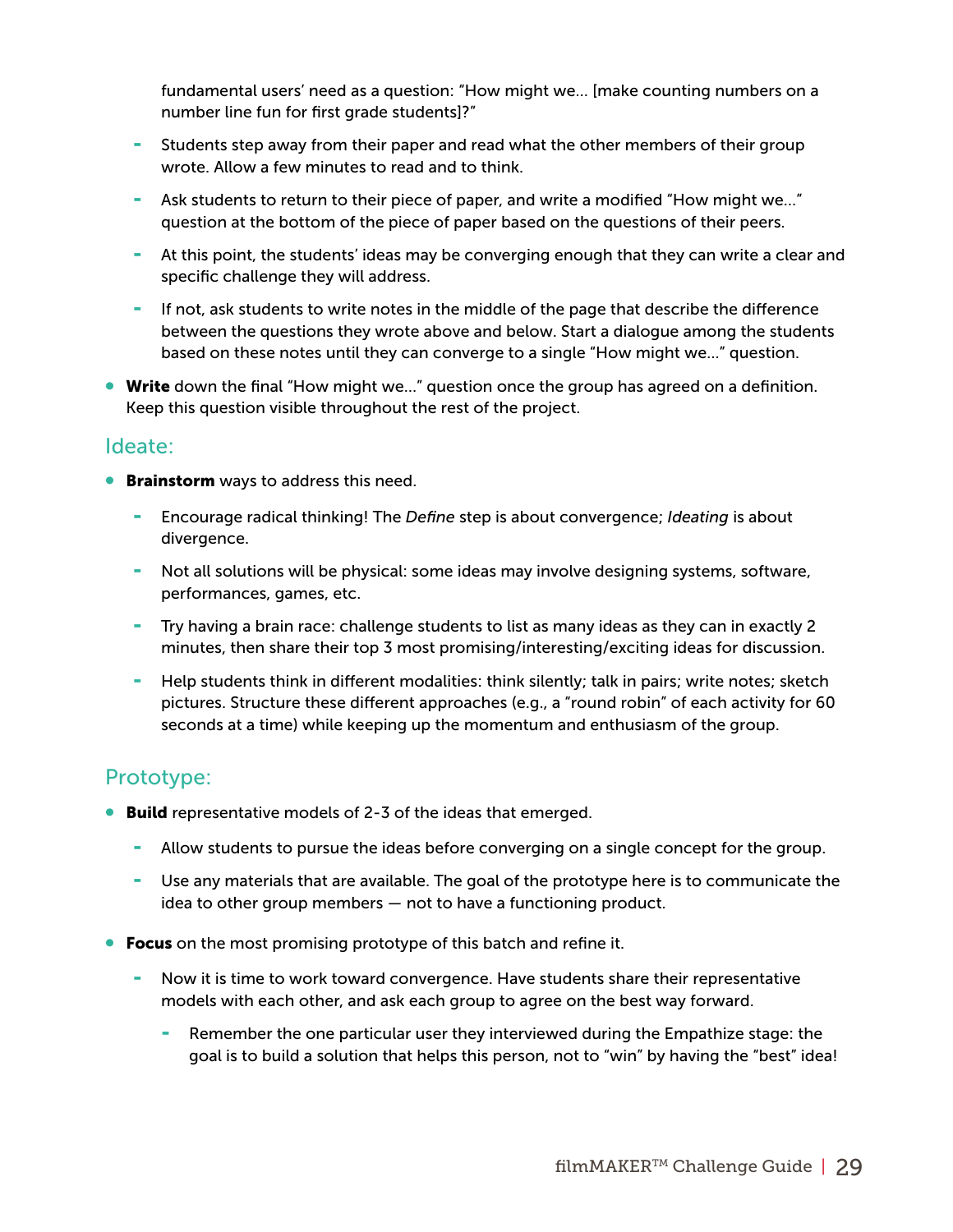- Embrace constraints: this project will happen with limited time and materials. Pursue the idea that can realistically be completed and help the user.
- Encourage students to delegate roles and responsibilities so that everyone can contribute.

#### Test:

- Observe your target user (elementary school student or teacher) using your product.
	- *Define* articulates a question; *ideate* lists possibilities; *prototype* proposes one potential answer. This *test* will give you feedback about the particular answer you provided.
	- Did the prototype validate your answer? What weaknesses can you address in the next iteration?
	- Try not to interfere with the test. The prototype should stand on its own.
	- Consider asking your user for permission to record video of them so that you can analyze how they interact with your prototype later.

Reflect on what worked effectively and what needs to be improved, and then iterate! Given the short timeline of this project, try to keep adjustments between iterations somewhat limited. (For example, refocus your efforts on a particular user need; don't redefine the project for an entirely new user.)

### Teacher Tips

- When ideating, draw from the students' experiences in earlier activities: rely on "yes, and…", think outside the box, and allow students to write their ideas before talking to make sure that every student's voice is heard.
- If you do not have time for more than one or two iterations, describe what you would do in a subsequent iteration.

### Wrapping Up

An indicator of success with this project is that students are committing to solving the problem, not just building one potential solution and moving on. Their objective should be to create a product that will actually be used in the classroom both with the students in their test group and beyond.

Based on student interest, this may be a natural transition into the final project.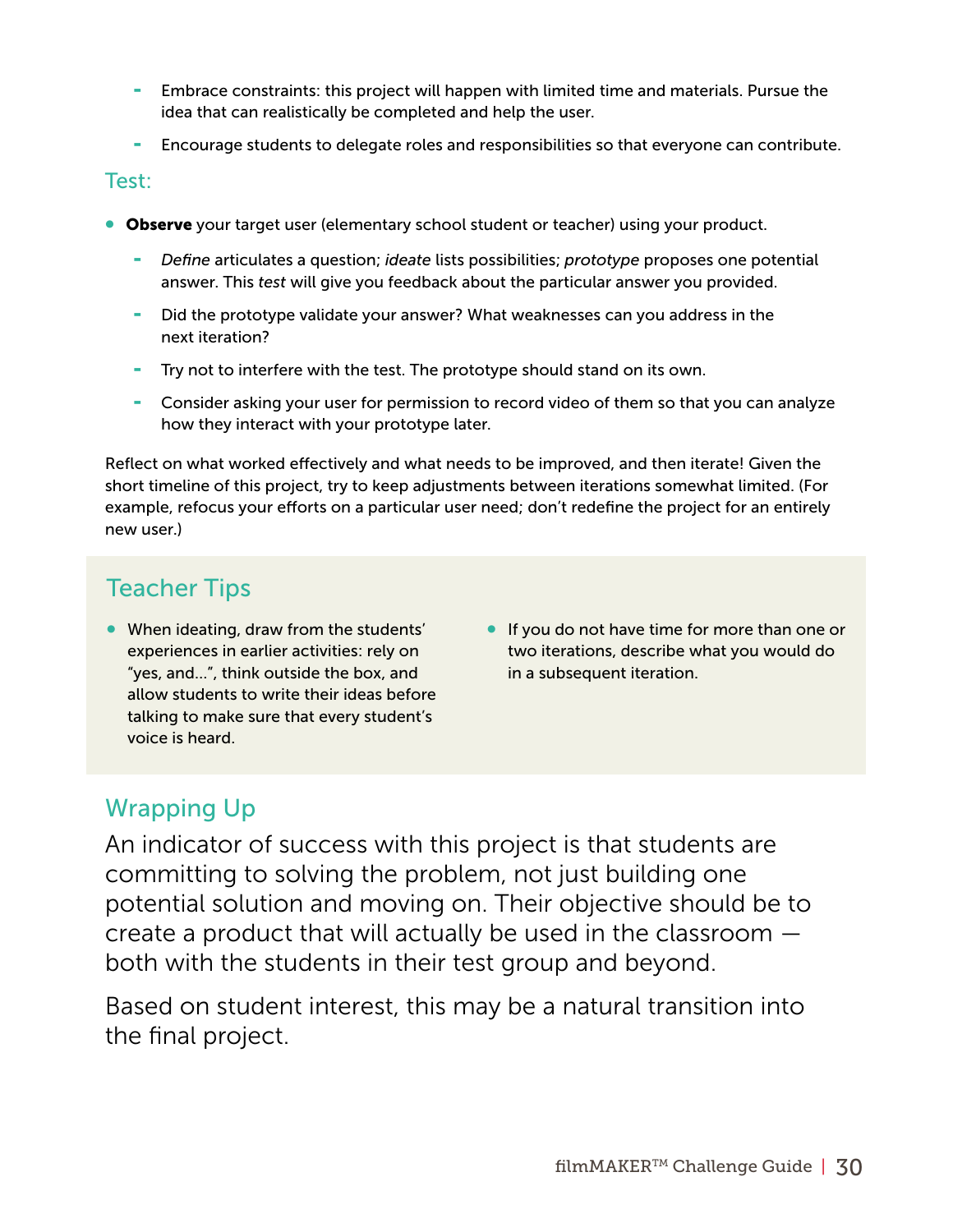# <span id="page-30-0"></span>Project: Invent a Tabletop Game

### Objective: design a tabletop game that their friends like to play

Materials needed: classroom materials (dependent on students' designs)

Time: 2+ hours

### Project prompt

How might we invent a new tabletop game that our peers will enjoy playing?

### **Details**

In this project, small groups (3-4 students) will work through the entire design cycle to create a tabletop game (e.g., a board game, a card game, tabletop football, mini skeeball from the practice activity above).

#### Empathize

- **Discuss** with students: "What are examples of successful and unsuccessful tabletop games? What makes a tabletop game fun? What do you like or dislike about playing tabletop games?"
	- Be specific. Encourage students to think of elements of different games collaborative vs. competitive games, card games vs. board games, etc. — that they have played.
	- Consider both positive and negative aspects of gameplay. What ideas might you borrow in your own design? What elements will you avoid?
- **Interview** friends and family members about their experiences playing tabletop games.
	- Ask open-ended questions. Follow-up to ask for specifics. Don't just gather information: empathize with the experiences of the people you interview.
	- Even if students conduct many interviews, encourage them to keep one specific person in mind throughout this project and to design a game that would delight that one particular user.

#### Define:

- **Articulate**, in one sentence, the design principles the group will pursue.
- **Break it down** into discrete steps if students need help agreeing:
	- At the top of a blank piece of paper, each student writes their own sentence framing the design goals as a question: "How might we… [create a collaborative board game that will not take longer than 20 minutes to play]?"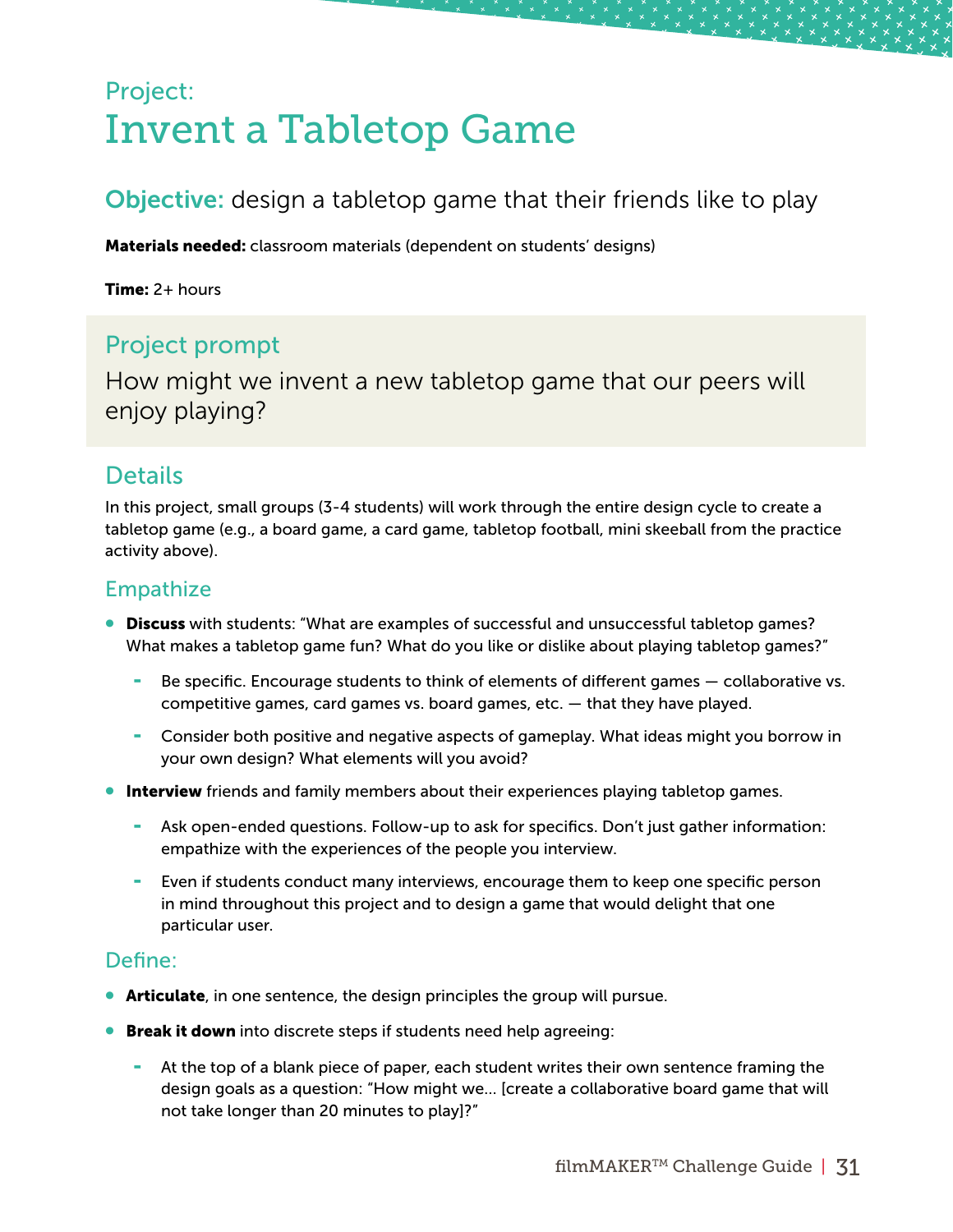- Ask students to step away from their paper and read what the other members of their group wrote. Allow a few minutes to read and to think.
- Ask students to return to their piece of paper, and write another "How might we..." question at the bottom of the piece of paper that has been modified based on the questions that their peers wrote.
- At this point, the students' ideas may be converging enough that they can write a clear and specific challenge they will address.
- If not, ask students to write notes in the middle of the page that describe the difference between the questions they wrote above and below. Start a dialogue among the students based on these notes until they can converge to a single "How might we…" question.
- Allow students to reformulate groups based on their interests if they wish.
- Write down the final "How might we..." question once the group has agreed on a definition. Keep this question visible throughout the rest of the project.

#### Ideate:

- **Brainstorm** ways to address the design goals.
	- Encourage radical thinking! The *Define* step is about convergence; *Ideating* is about divergence.
	- Try having a brain race: challenge students to list as many ideas as they can in exactly 2 minutes, then share their top 3 most promising/interesting/exciting ideas for discussion.
	- Help students think in different modalities: think silently; talk in pairs; write notes; sketch pictures. Structure these different approaches (e.g., a "round robin" of each activity for 60 seconds at a time) while keeping up the momentum and enthusiasm of the group.

#### Prototype:

- **Build** representative models of 2-3 of the ideas that emerged.
	- Allow students to pursue the ideas before converging on a single concept for the group.
	- Use any materials that are available. The goal of the model here is to communicate the idea to other group members and demonstrate how gameplay would work — not to have a functioning product.
- Focus on the most promising prototype of this batch and refine it.
	- Now it is time to work toward convergence. Have students demonstrate their representative models to each other, and ask each group to agree on the best way forward.
		- Remember that the goal is to build a fun, playable game, not to "win" by having the "best" idea!
		- Embrace constraints: this project will happen with limited time and materials. Pursue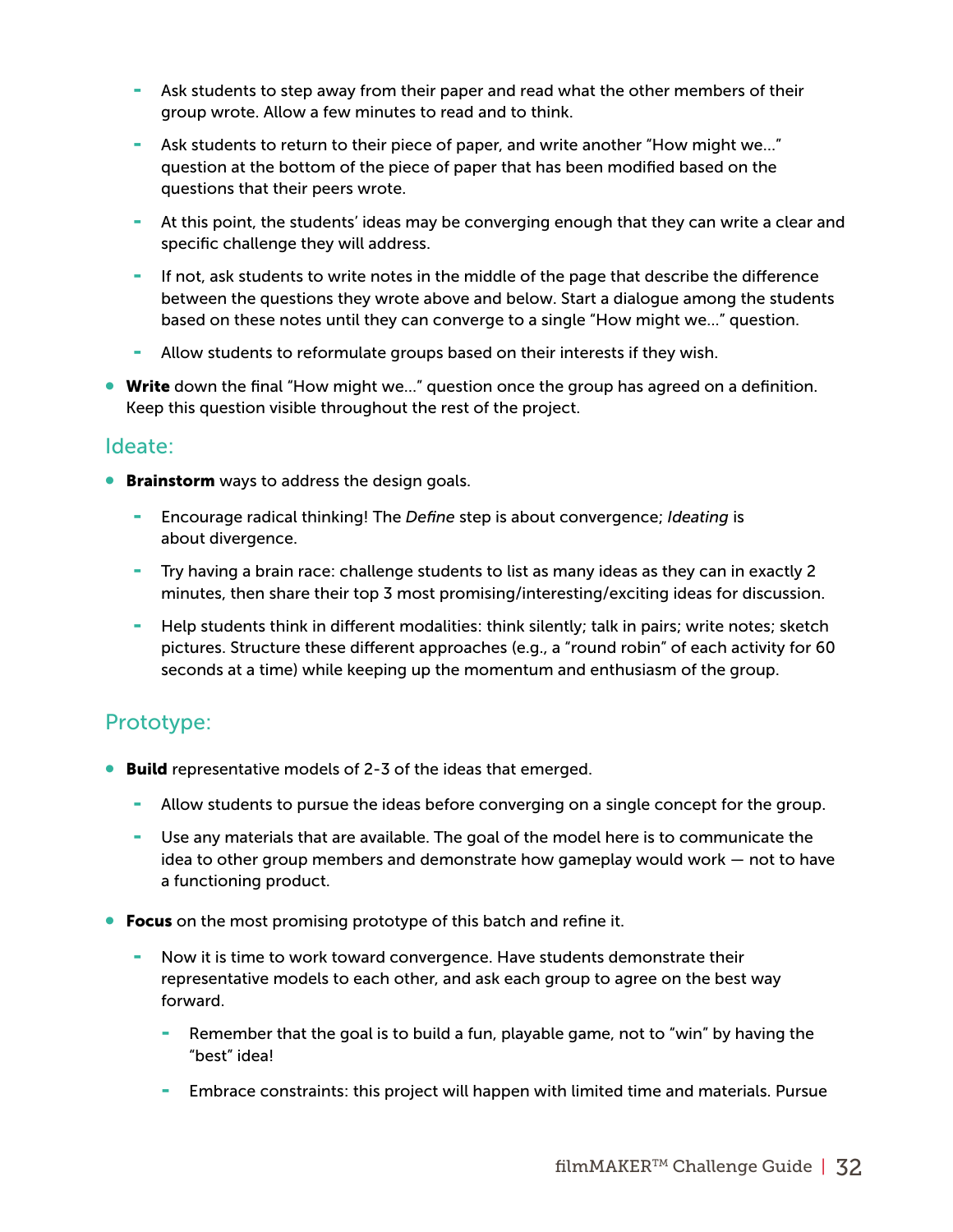the idea that can realistically be completed.

- Encourage students to delegate roles and responsibilities so that everyone can contribute.

#### Test:

- Observe your target user(s) playing your game.
	- *Define* articulates a question; *ideate* lists possibilities; *prototype* proposes one potential answer. This *test* will give you feedback about the particular answer you provided.
	- Did the prototype validate your answer? What weaknesses can you address in the next iteration?
	- Try not to interfere with the test. The prototype should stand on its own.
	- Consider asking your user for permission to record video of them so that you can analyze how they interact with your prototype later.

Reflect on what worked effectively and what needs to be improved, and then iterate! Given the short timeline of this project, try to keep adjustments between iterations somewhat limited. (For example, refocus your efforts on a particular user need; don't redefine the project for an entirely new user.)

### Teacher Tips

- Help students keep each iteration loop as short as possible. While students may want to indulge in any one step for too long, the greatest improvements will come when moving from one iteration loop to the next.
- If students are having a hard time getting started with this activity, consider guiding them through [Find Play in Things](http://bit.ly/findplayinthings) ([http://bit.ly/findplayinthings\)](http://bit.ly/findplayinthings) by The Institute of Play.

### Wrapping Up

There are many meaningful ways to extend this project: designing a box/packaging for the game; creating a rule book; starting a YouTube channel of tips on how to play; etc.

Encourage students to share this project and play during recess and free time!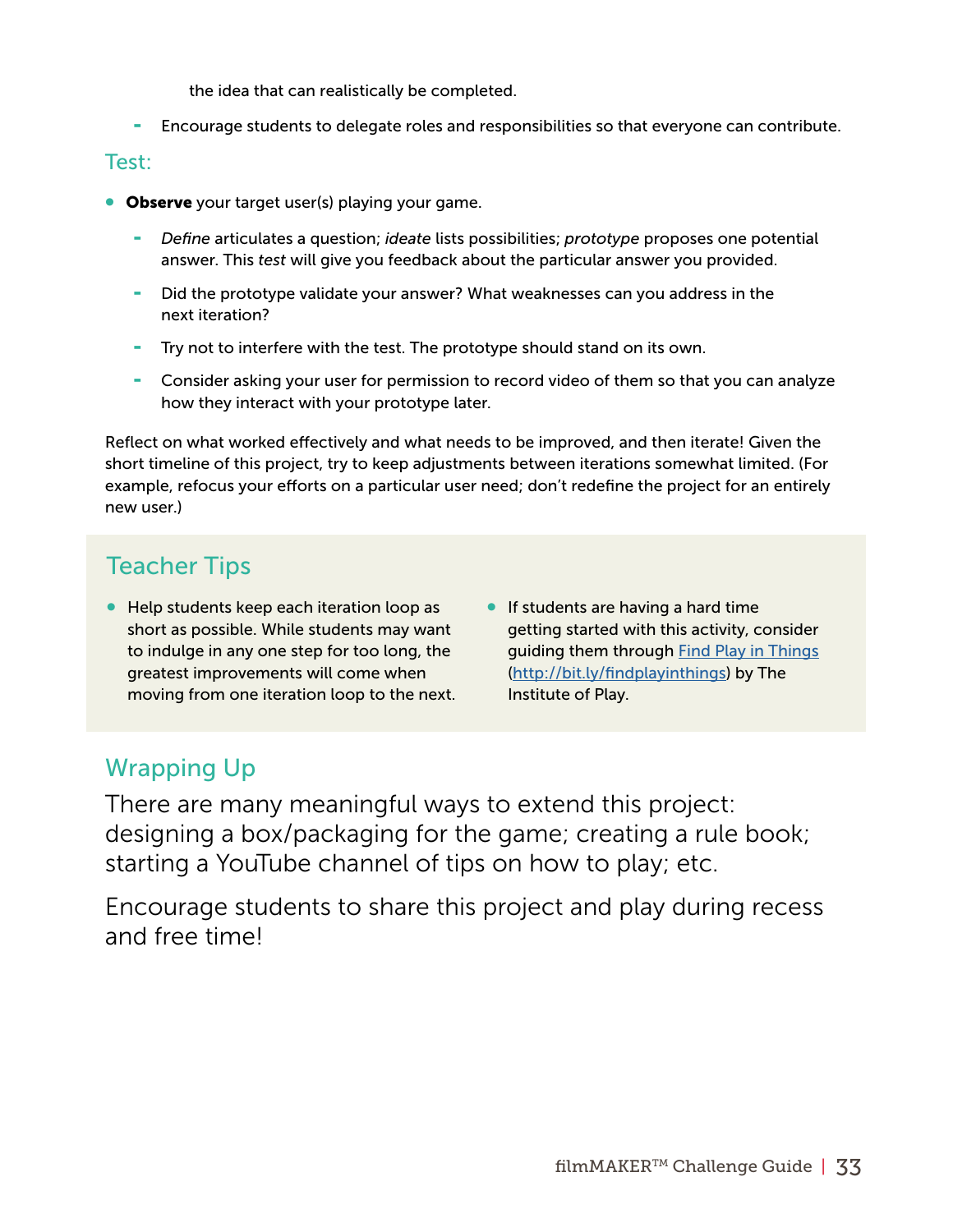# <span id="page-33-0"></span>Project: Recycling Challenge

Adapted from [The Compost Challenge](http://bit.ly/dschoolcompostchallenge) [\(http://bit.ly/dschoolcompostchallenge](http://bit.ly/dschoolcompostchallenge)) by the d.school

### Objective: design a system with accompanying materials to encourage certain behaviors

Materials needed: classroom materials

**Time:**  $2+$  hours

### Project prompt

How might we influence the behavior of our peers to recycle more?

### **Details**

In this project, small groups (3-4 students) will work through the entire design cycle to create a system that changes their peers' behaviors to recycle (or compost) more frequently.

### Empathize

- **Discuss** with students: "When do your peers recycle? When do they not recycle? What makes the difference?" "In what ways does your school encourage recycling? In what ways is recycling challenging or inconvenient?"
	- Be specific. Focus on a particular place  $-$  a classroom, the lunchroom  $-$  and the patterns they see there.
	- Consider both positive and negative behaviors. Solutions may arise from decreasing negative behaviors or increasing positive behaviors.
- **Interview** peers to understand their habits and behaviors with recycling.
	- Ask open-ended questions. Follow-up to ask for specifics. Don't just gather information: *empathize* with the experiences of the people you interview.
	- Even if students conduct many interviews, encourage them to keep one specific person in mind throughout this project and to design a solution to help that one particular user.

#### Define:

- **Articulate**, in one sentence, a specific, measurable change you aim to make during this project (e.g. increasing students in a particular classroom to recycle waste paper as measured in pounds or boxes)
- **Break it down** into discrete steps if students need help agreeing:
	- At the top of a blank piece of paper, each student writes their own sentence framing the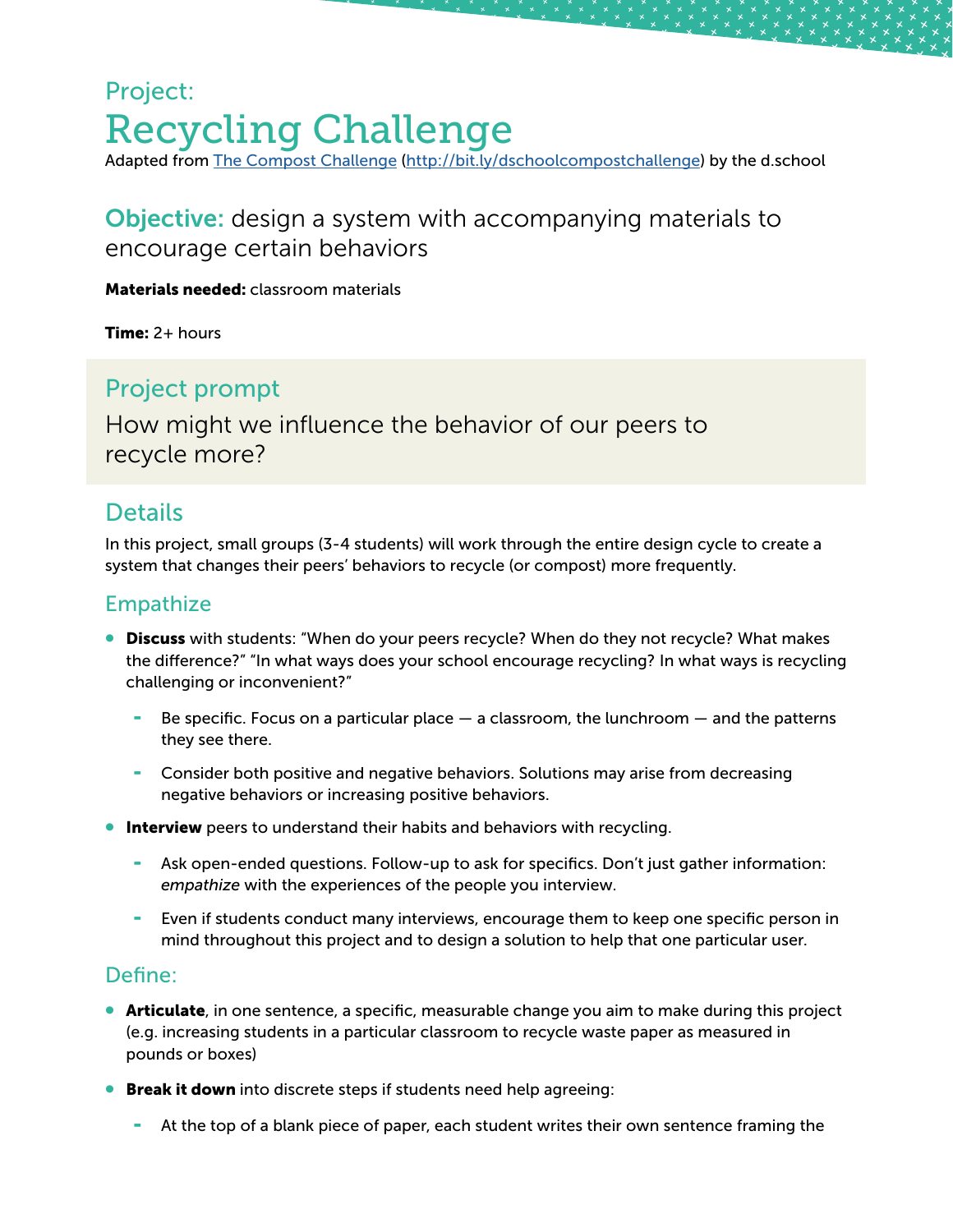fundamental users' needs as a question: "How might we… [make recycling such a common part of our classroom that students remind each other not to throw away paper]?"

- Students step away from their paper and read what the other members of their group wrote. Allow a few minutes to read and to think.
- Ask students to return to their piece of paper, and write a modified "How might we…" question at the bottom of the piece of paper based on the questions of their peers.
- At this point, the students' ideas may be converging enough that they can write a clear and specific challenge they will address.
- If not, ask students to write notes in the middle of the page that describe the difference between the questions they wrote above and below. Start a dialogue among the students based on these notes until they can converge to a single "How might we…" question.
- Write down the final "How might we..." question once the group has agreed on a definition. Keep this question visible throughout the rest of the project.

#### Ideate:

- **Brainstorm** ways to address this need..
	- Encourage radical thinking! The *Define* step is about convergence; *Ideating* is about divergence.
	- Most solutions will be systems, which may have some physical components and some digital components.
	- Try having a brain race: challenge students to list as many ideas as they can in exactly 2 minutes, then share their top 3 most promising/interesting/exciting ideas for discussion.
	- Help students think in different modalities: think silently; talk in pairs; write notes; sketch pictures. Structure these different approaches (e.g., a "round robin" of each activity for 60 seconds at a time) while keeping up the momentum and enthusiasm of the group.

#### Prototype:

- **Build** representative models of 2-3 of the ideas that emerged.
	- Allow students to pursue the ideas before converging on a single concept for the group.
	- Use any materials that are available. The goal of the prototype here is to show and not just tell — other group members about the concept.
- Focus on the most promising prototype of this batch and refine it.
	- Now it is time to work toward convergence. Have students share their representative models with each other, and ask each group to agree on the best way forward.
		- Remember the one particular user they interviewed during the *Empathize* stage: the goal is to build a solution that helps this person, not to "win" by having the "best" idea!
		- Embrace constraints: this project will happen with limited time and materials. Pursue the idea that can realistically be completed and help the user.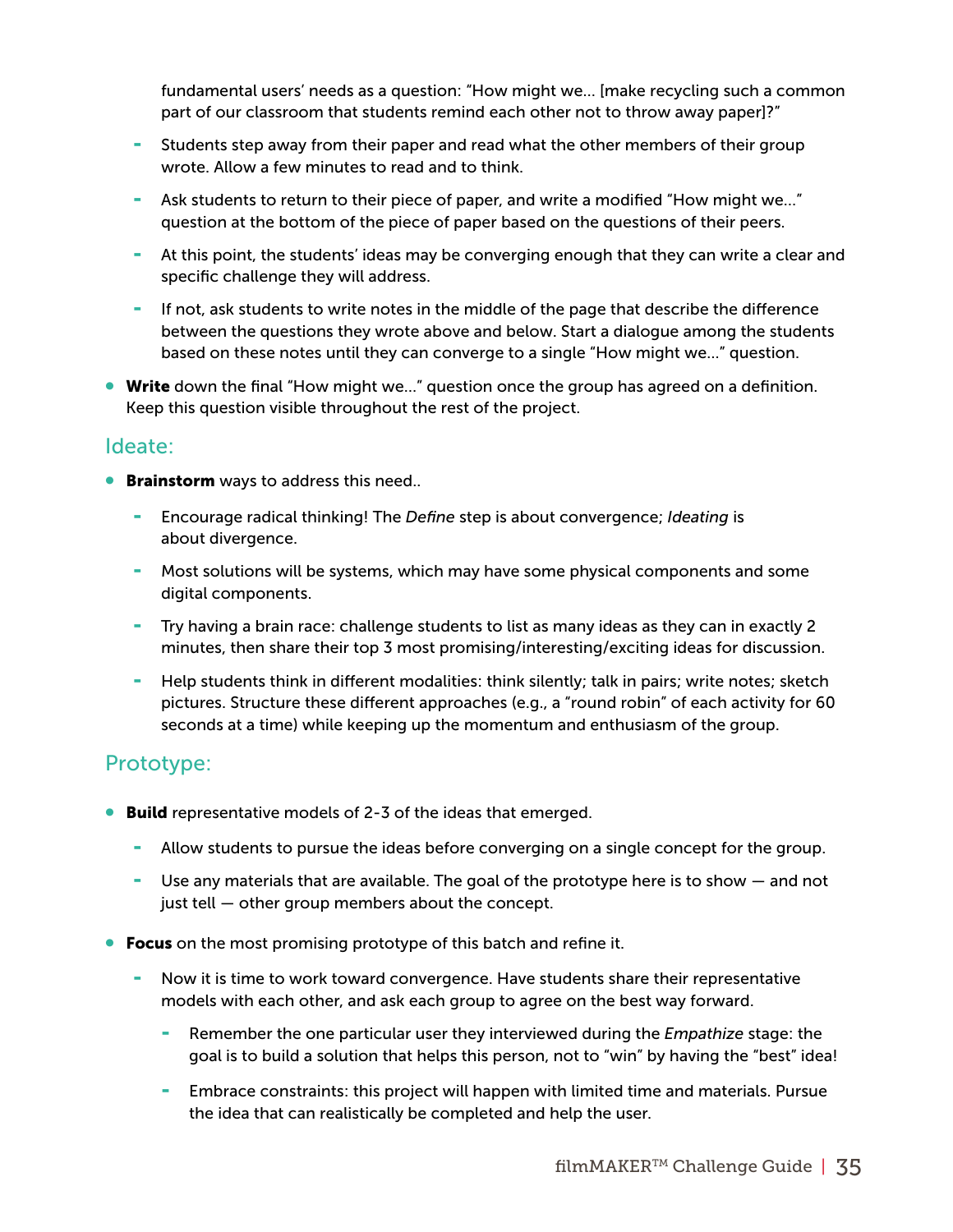- Encourage students to delegate roles and responsibilities so that everyone can contribute.

#### Test:

- **Observe** your target audience's recycling behavior.
	- *Define* articulates a question; *ideate* lists possibilities; *prototype* proposes one potential answer. This *test* will give you feedback about the particular answer you provided.
	- Did the prototype validate your answer? What weaknesses can you address in the next iteration?
	- Try not to interfere with the test. The prototype should stand on its own.
	- Consider measuring recycling the recycling bins at regular intervals to understand behavior over time.

Reflect on what worked effectively and what needs to be improved, and then iterate! Given the short timeline of this project, try to keep adjustments between iterations somewhat limited. (For example, refocus your efforts on a particular user need; don't redefine the project for an entirely new user.)

### Teacher Tips

- Encourage students to keep The only way to know a tight focus on one specific location and audience.
	- when the solution is "working" depends on the users' recycling behavior. This project may need to be distributed over time to assess the effectiveness of the design.
- Help students keep each iteration loop as short as possible. While students may want to indulge in any one step for too long, the greatest improvements will come when moving from one iteration loop to the next.

### Wrapping Up

Changing behavior is hard! Keep an eye on students' momentum as they wrap up this project, and consider focusing on frustration points in this project as the starting point of the final project.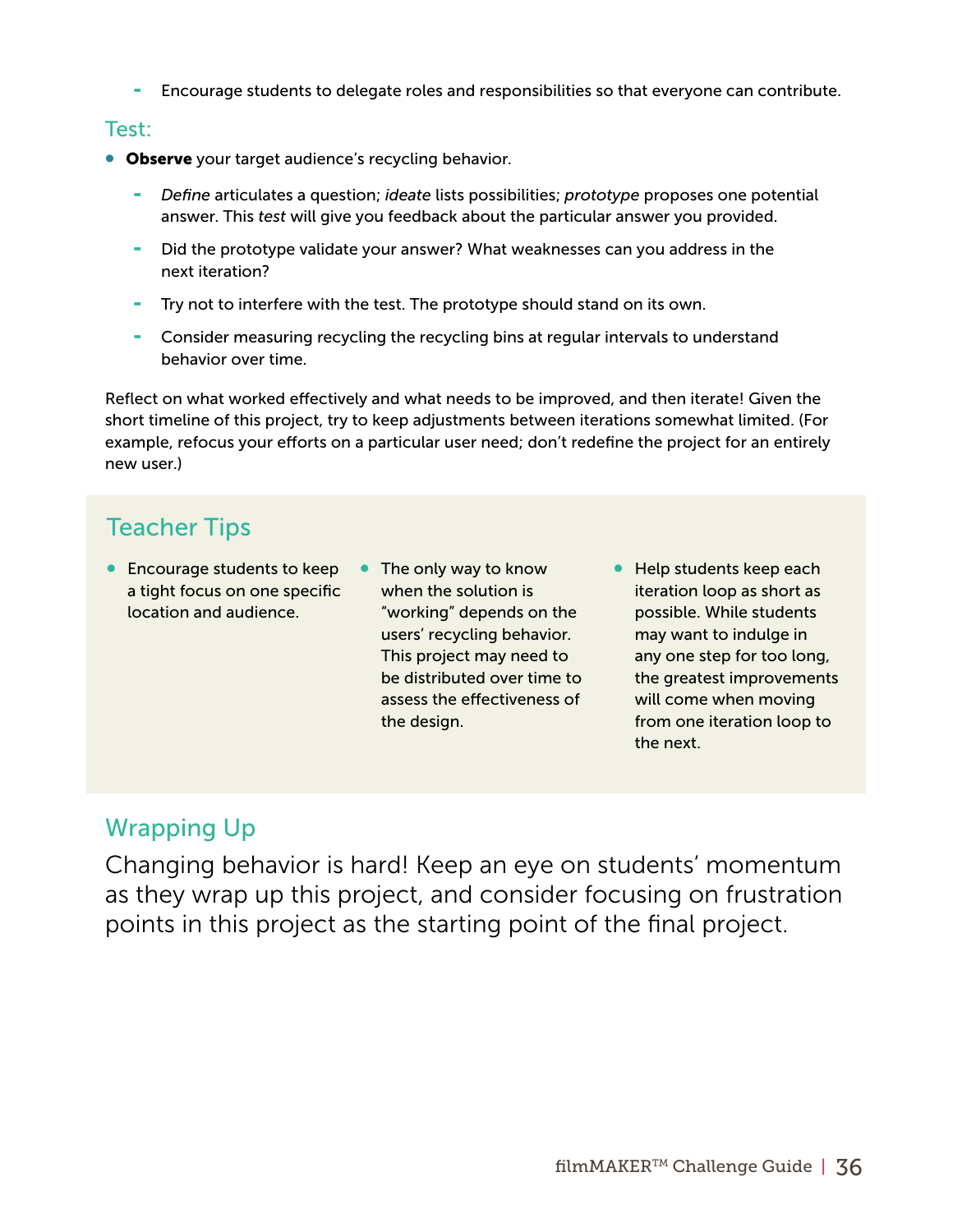# <span id="page-36-0"></span>Video Challenge: Record User Testimonials

This set of activities is about human-centered design. In the end, students should care about making solutions that satisfy the needs of real users — not just making things that vaguely "work." The following video challenge asks students to spend more time with their users in an interview setting.

### Goal

Interview at least two people who used your project and create a video that shows them using and talking about the solution that you created for them.

### Guiding questions

- **Picture it.** What is the image you want viewers to see? How can you frame the interview and any additional footage of your solution (both at rest and in action) to communicate this?
- **Introduce it.** Your solution addressed some sort of problem. How can your video explain the problem that is addressed and not just the solution?
- **Edit the video.** How concisely can you convey the user's message? Can you integrate footage of the user interacting with the prototype as they describe their experience?

### Technical tips

- 95% of your footage belongs on the cutting room floor. (20 min. footage for 1 min. video)
- If it doesn't advance the story, cut it.
- To make a great nonfiction video, approach it as a narrative in three parts:
	- The hook: why is this subject important or interesting? Make the viewer care.
	- The turn: something exciting happens. Explain it to the viewer visually.
	- The release: therefore, a situation is resolved. Provide closure.

### Additional challenges

- Create a "pitch video" in the style of videos on Kickstarter, which would explain the effectiveness of your solution and enlist people's support in helping it reach a broader audience.
- Create a highlight reel of people interacting with your project.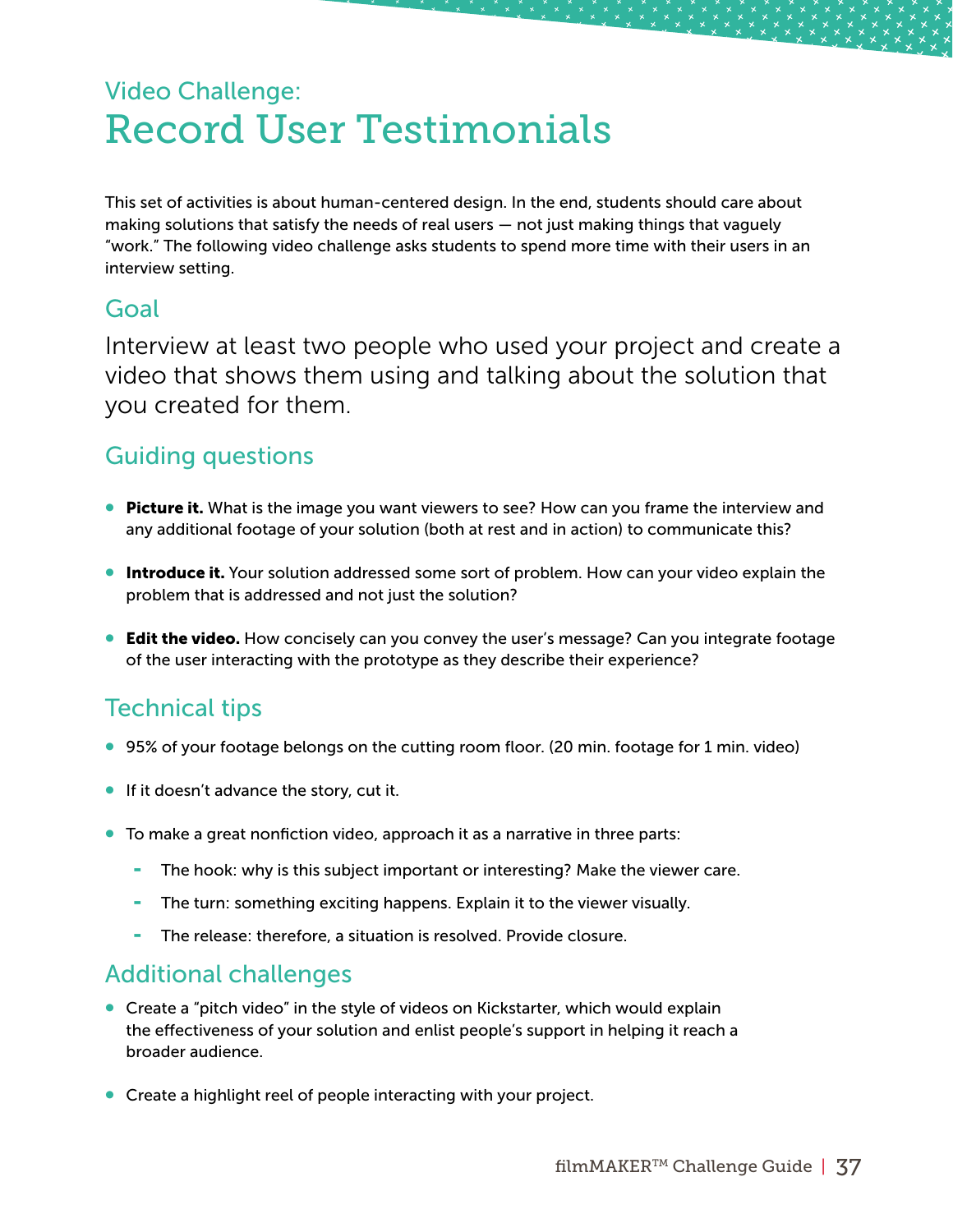<span id="page-37-0"></span><del>┇</del>┿╏╇╫╄╄┞╄╏╄╻╀╻╿┥╏┥╻╹╻╹╎╎╎<br>╫╫╄╫╫╫╫╫╫╫╫╫╢╢╢╢╢╢╏┆<br>╫╫╫╫╫╢╫╢╫╜╫┈┦╫╿╫╿╫┇

Act: Make a Product. Make a Film.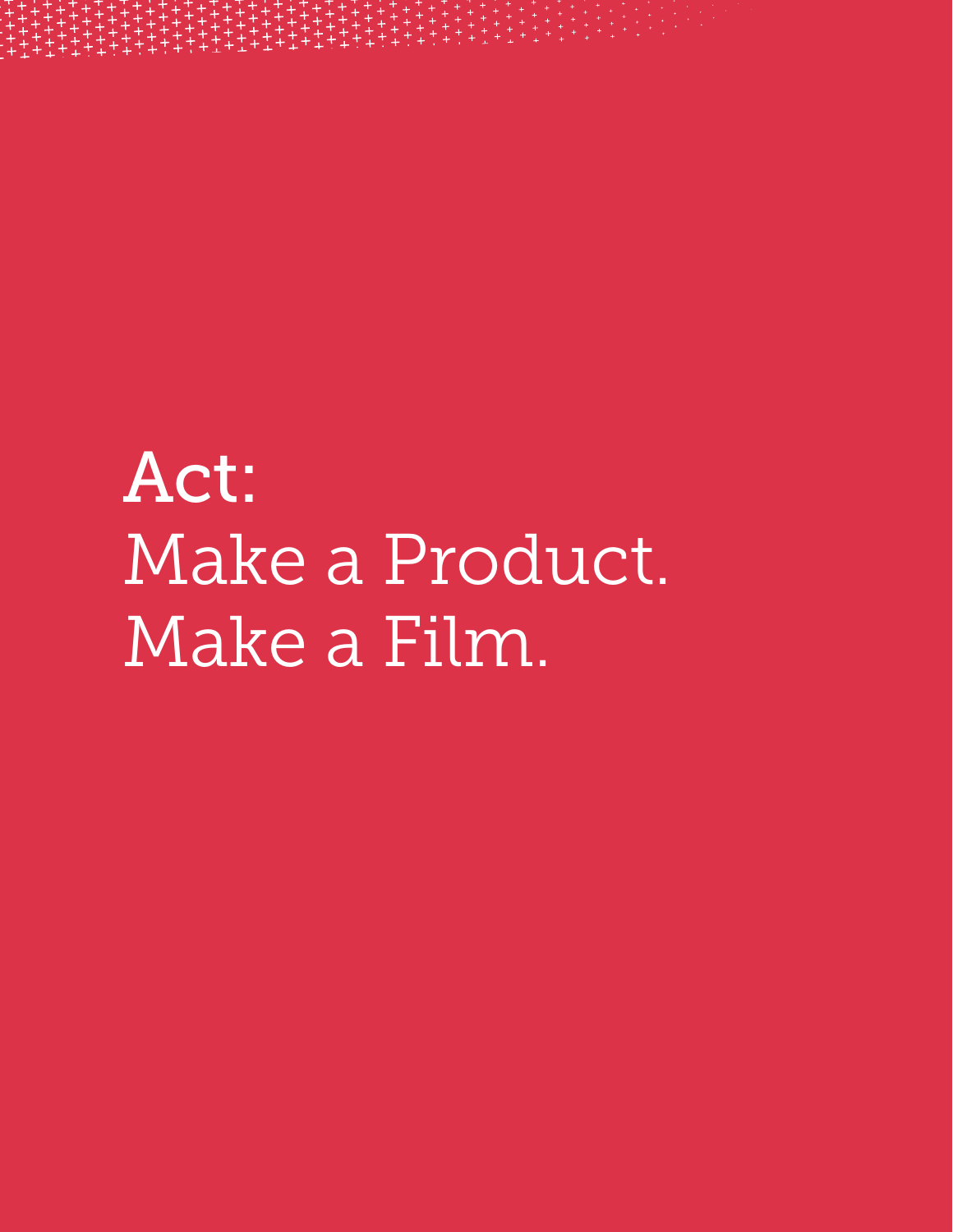# <span id="page-38-0"></span>Project: Reinvent an Everyday Product

### **Objective:** redesign a real product for real users

Materials needed: dependent on students' goals

Time: 4-12 hours

### Project prompt

How might we reinvent an everyday product to make it more sustainable, accessible, or beautiful?

### **Details**

Help small groups of students through the design cycle as they work on their final project. Encourage students to apply what they have learned throughout this entire process. Don't be afraid to think outside the box when it comes to the design process itself: expect to iterate frequently, and not just at the "end" of the cycle!

#### Empathize:

- **Discuss our own experiences:** 
	- What items/products/tools do you use every day?
	- What frustrates you about these items?
	- Does everyone have access to use these items?
	- Do people want to use these items?
- **Interview** friends and family.
- Observe how other people interact with everyday products.
- **Apply** what you learned from previous projects: make sure to be specific, and focus on the positive, not just the negative.

#### Define:

- **Identify** one specific need and articulate a clear design goal.
	- Use strategies from previous projects to converge on a single design goal.
	- Display this design goal prominently for the remainder of the project. All brainstorming,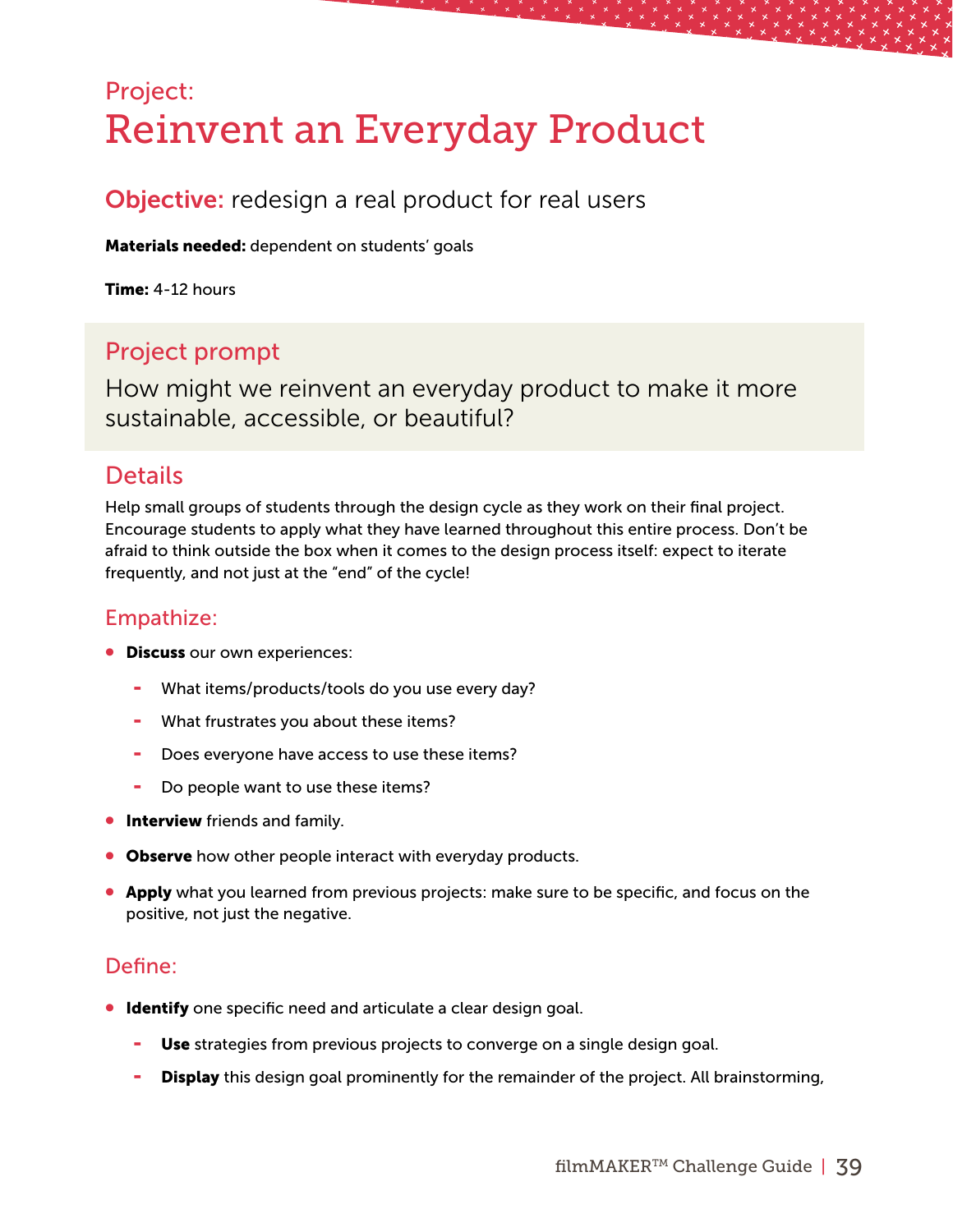prototyping, and testing will aim to respond to this goal.

#### Ideate:

- **Brainstorm** radical ways to address this need.
	- **Remember** to work in different modalities; try a gallery walk; play "Yes, and..."; have a brain race.

#### Prototype:

- **Build** multiple representative models of the ideas that came up.
	- **-** Communicate your ideas through materials; this will allow you to begin to converge without agreeing on a single concept yet.
- Focus on the most promising idea and refine it.
	- **-** Create a solution that you can test as quickly as possible. The goal is not to create a perfect product on the first time; it is to create something that you can test on real users to improve on the next iteration.

#### Test:

- **Observe** real users interacting with your prototype.
- **Reflect** on what worked and what did not.

### Iterate!

Depending on the frequency and length of your classes or meetings, it may take as long as 3-4 weeks to deliver a polished final product. Students have developed the skills they need during previous projects to pursue this one; your role now is to be "project manager" as much as "teacher." Draw from experiences with previous projects; push through the design cycle to test and iterate frequently; and focus on keeping up the students' sense of momentum.

It may help to ask students to devise their own project timeline so that they have concrete goals and so that they will plan to iterate their solution multiple times. Post the timeline somewhere visible (perhaps adjacent to the design goal from the *Define* step) throughout the project and update it when needed.

#### *For example:*

#### Week 1:

- *Empathize* with your users: discuss the prompt with your group; interview real world users; debrief on interviews to assess user needs.
- *Define* a clear design goal.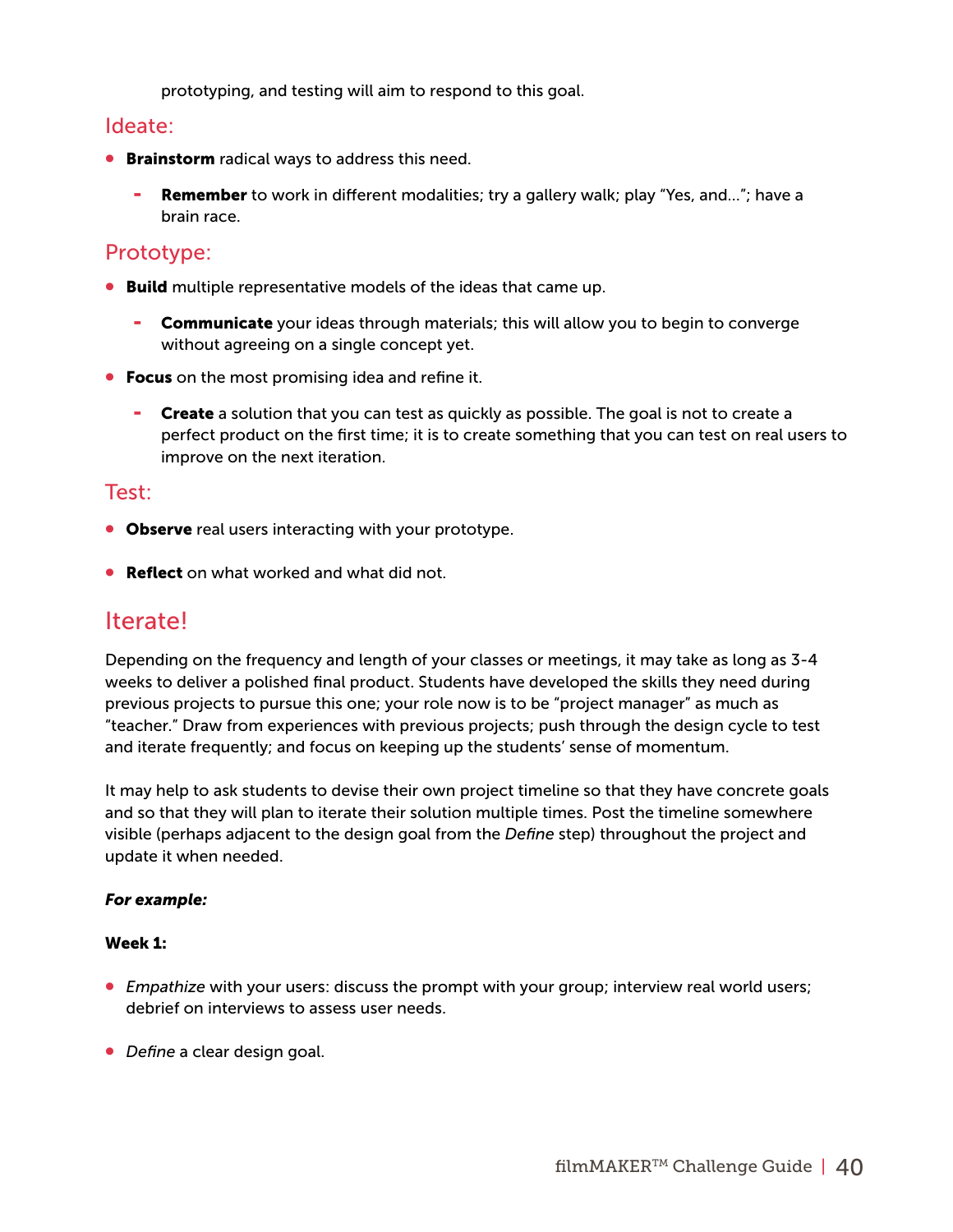#### Week 2:

- *Ideate* potential solutions.
- *Iterate* if needed: "Do these ideas address the real needs we learned while *empathizing* with our users?" Return to *Define* if needed.
- *Prototype* representative models of a ideas.
- **Iterate** if possible: interview users again to ask questions that will help you refine your prototype.
- *Prototype* a more polished version of your product.

#### Week 3:

- *Test* your prototype with users.
- *Iterate:* in what ways can this prototype be improved to better achieve the design goal? Do we need to *redefine* the design goal before creating another prototype? Did we misunderstand something fundamentally important about our users when *empathizing*?
- *Prototype:* refine your product.

#### Week 4:

• *Test* and *iterate* as time allows.

### Teacher Tips

- This is an ambitious, long-term project. Keep an eye on the momentum of the group, and push them through iteration loops as quickly as possible.
- Encourage students to take on different responsibilities. Allow students to work on documenting the process as filmmakers while others work through the design process.
- Students will (hopefully) become deeply invested in their own group's work. Establish semi-regular discussions among all of the groups to help maintain enthusiasm and support among all students.
- Read about 6 challenging, inspiring redesign [concepts in the New York Times](http://bit.ly/nytredesignconcepts) (<http://bit.ly/nytredesignconcepts>) for examples of how professional designers approach this sort of project.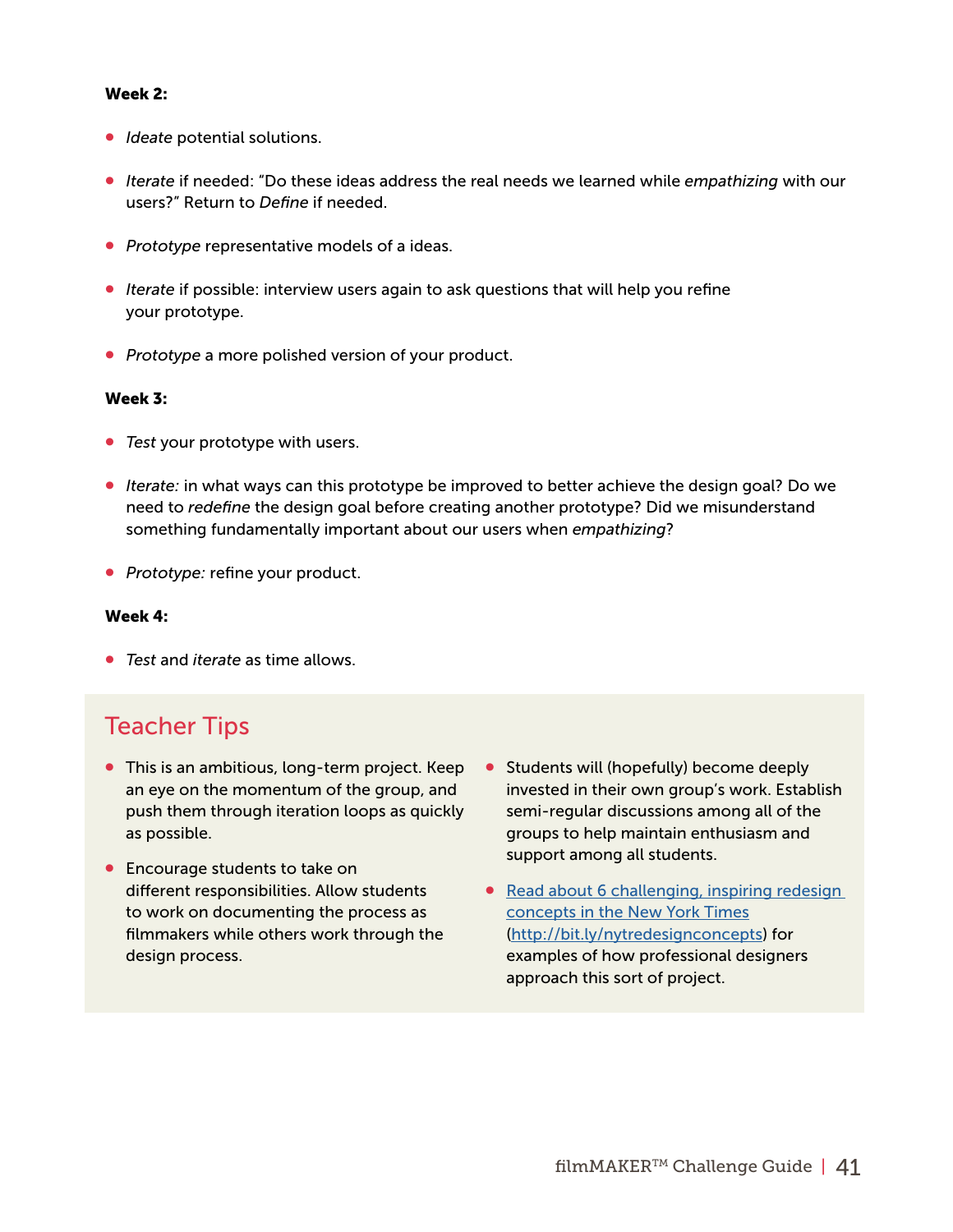### Wrapping Up

When will this project be finished? Maybe never; maybe when students use their product on a daily basis; maybe when their product is on the shelf at a local store. Shoot for the stars!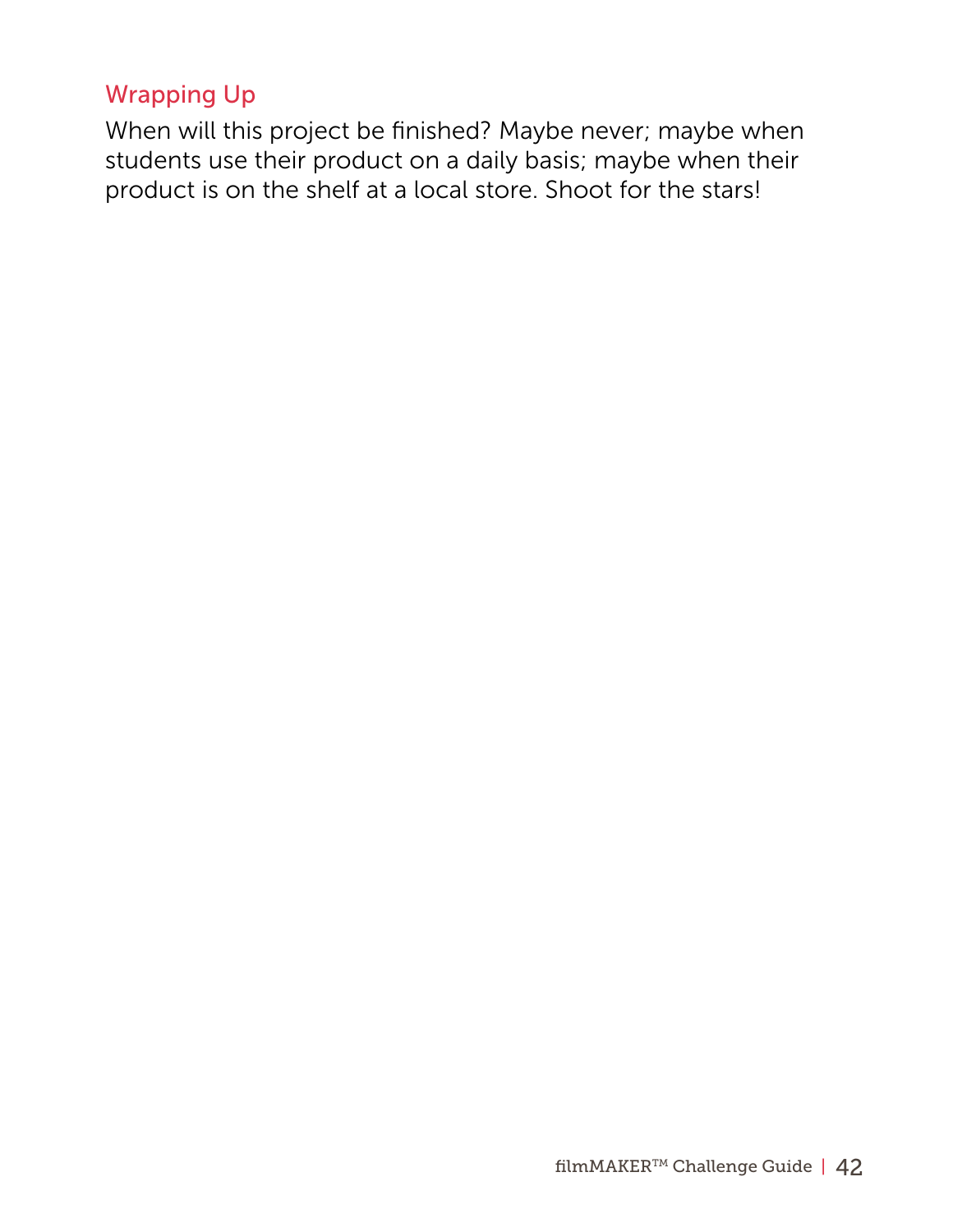# <span id="page-42-0"></span>Video Challenge: 3-5 minute Documentary Video

Throughout the entire final challenge, students will be recording footage of their own process to create a 3-5 minute video that captures their process as designers, makers, and problem solvers.

As you are able, guide students through the following exercises to help structure the work of creating the final video.

- **Finish this sentence:** I want this documentary video to tell a story about...
	- e.g., how we work together, the specific problems we are solving, our creativity, etc
- Picture your audience in your mind. Don't think of a faceless group of people; think of someone specific who will represent the larger audience you want to reach.
- **Create a concept map** of all of the elements that come to mind when thinking of this topic.
	- [Click here for an example \(http://bit.ly/videoconceptmap](http://bit.ly/videoconceptmap)).
- **Complete the following sentences** while keeping the concept map in mind:
	- During this video I want the audience to see...
	- During this video I want the audience to hear...
	- During this video I want the audience to feel...
	- Describe the world you want the audience to inhabit during this video:
	- After watching the video I want the audience to feel...
	- After watching the video I want the audience to **take action** by...
- **Decide on a focal point** of the story: who/what are we watching, learning from, or emotionally connected to throughout this story?
- Create a "logline" for the story: a 1-3 sentence snapshot that captures who/what/how/where/ why of the video.
- **Create an outline** of the entire video.
	- Like all stories, the video should have a beginning, a middle, and an end.
	- Consider making a storyboard: sketching key moments and scenes in the video so that you envision them before you attempt to record them.
- **Draw from what you learned** in the first three video challenges. You have already learned a lot! Once you envision the first image you want the audience to see, you will be well on your way to creating a great documentary video.